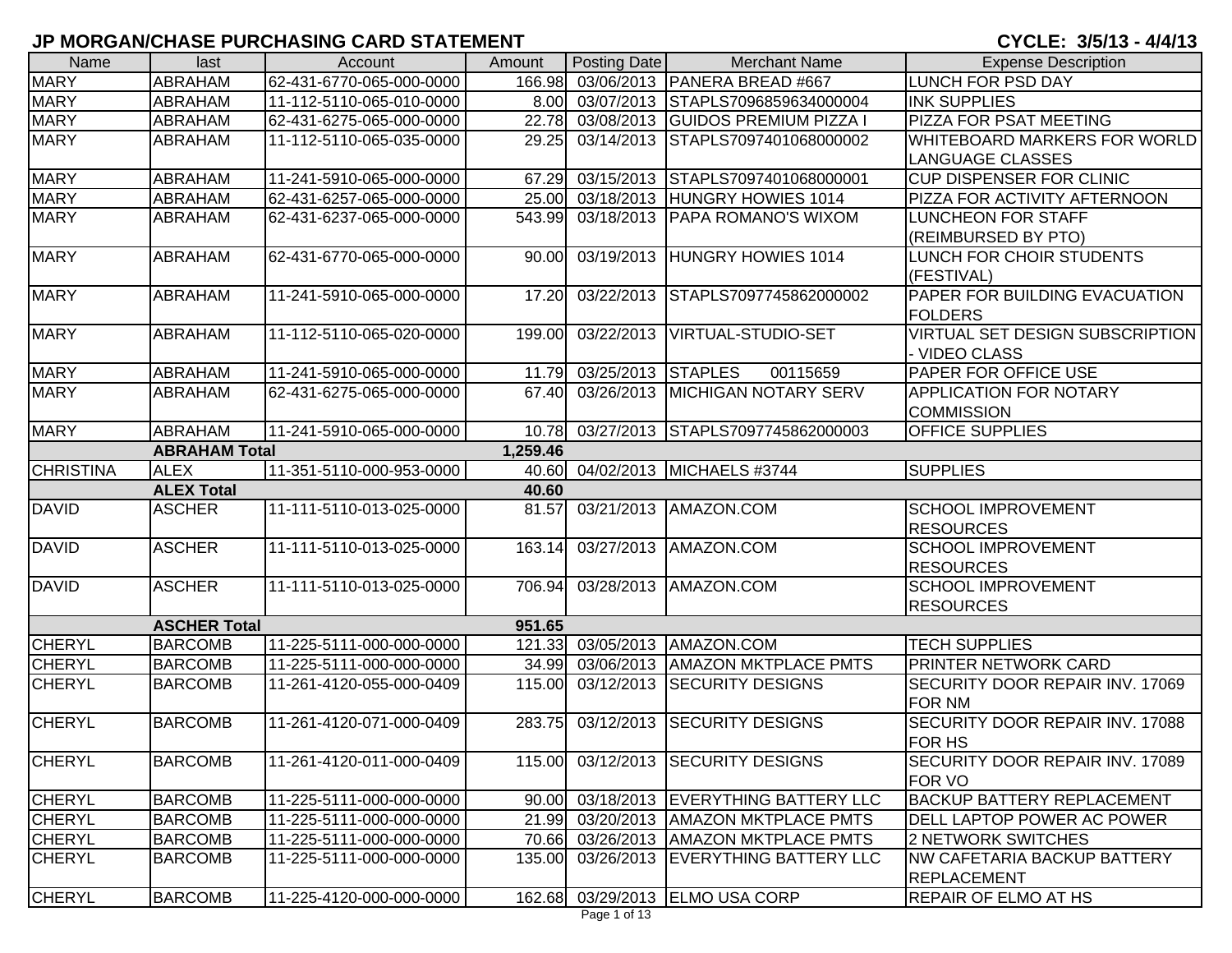| Name           | last                            | Account                  | Amount   | Posting Date            | <b>Merchant Name</b>                 | <b>Expense Description</b>                                |  |  |  |
|----------------|---------------------------------|--------------------------|----------|-------------------------|--------------------------------------|-----------------------------------------------------------|--|--|--|
|                | <b>BARCOMB Total</b>            |                          | 1,150.40 |                         |                                      |                                                           |  |  |  |
| <b>STEVEN</b>  | <b>BARR</b>                     | 11-252-5910-000-000-0000 | $-99.99$ | 03/25/2013              | <b>BEST BUY</b><br>00004127          | RETURN OF IPAD KEYBOARD                                   |  |  |  |
| <b>STEVEN</b>  | <b>BARR</b>                     | 11-252-7410-000-000-0000 | 30.00    | 04/01/2013              | <b>MSBO</b>                          | <b>MSBO CFO RENEWAL FEE</b>                               |  |  |  |
|                | <b>BARR Total</b>               |                          | $-69.99$ |                         |                                      |                                                           |  |  |  |
| <b>STACEY</b>  | <b>BECKER</b>                   | 62-431-6243-065-000-0000 | 500.00   | 03/07/2013              | <b>MUSIC IN THE PARKS</b>            | <b>DEPOSIT</b>                                            |  |  |  |
| <b>STACEY</b>  | <b>BECKER</b>                   | 62-431-6243-065-000-0000 | 500.00   | 03/20/2013              | <b>MUSIC IN THE PARKS</b>            | <b>DEPOSIT</b>                                            |  |  |  |
| <b>STACEY</b>  | <b>BECKER</b>                   | 11-112-5110-065-051-0000 | 318.00   | 03/20/2013              | <b>OREFICE LTD</b>                   | <b>CHOIR SUPPLIES</b>                                     |  |  |  |
| <b>STACEY</b>  | <b>BECKER</b>                   | 11-112-5110-065-051-0000 | 3.94     | 03/25/2013              | J W PEPPER                           | <b>MUSIC</b>                                              |  |  |  |
|                | <b>BECKER Total</b><br>1,321.94 |                          |          |                         |                                      |                                                           |  |  |  |
| <b>HOLLY</b>   | <b>BENGLE</b>                   | 11-351-3220-000-953-0000 | 1.12     | 03/18/2013              | USPS 25692003734302968               | <b>STAMPS TO MY CONFERENCE TEST</b><br><b>OUT</b>         |  |  |  |
| <b>HOLLY</b>   | <b>BENGLE</b>                   | 11-351-3220-000-953-0000 | 90.00    |                         | 03/19/2013 APPELBAUM TRAINING INS    | <b>CONFERENCE FOR CARE STAFF</b>                          |  |  |  |
|                | <b>BENGLE Total</b>             |                          | 91.12    |                         |                                      |                                                           |  |  |  |
| <b>EVAN</b>    | <b>BLANCHARD</b>                | 62-431-6239-065-000-0000 | 74.21    | 03/25/2013              | C. ALAN PUBLICATIONS                 | <b>MUSIC FOR FESTIVAL</b>                                 |  |  |  |
| <b>EVAN</b>    | <b>BLANCHARD</b>                | 62-431-6239-065-000-0000 | 48.00    | 03/25/2013              | <b>ROW-LOFF PRODUCTIONS</b>          | PERCUSSION MUSIC FOR SOLO &<br><b>ENSEMBLE FESTIVAL</b>   |  |  |  |
|                | <b>BLANCHARD Total</b>          |                          | 122.21   |                         |                                      |                                                           |  |  |  |
| <b>SANDRA</b>  | <b>BRASIL</b>                   | 62-431-6217-055-000-0000 | 404.53   | 03/06/2013              | DMI* DELL K-12 PTR                   | TONER FOR PRINTERS FROM MEDIA<br><b>CENTER</b>            |  |  |  |
| <b>SANDRA</b>  | <b>BRASIL</b>                   | 11-111-5110-055-060-0000 | 998.50   | 03/07/2013              | <b>READ NATURALLY INC</b>            | <b>READING MATERIALS</b>                                  |  |  |  |
| <b>SANDRA</b>  | <b>BRASIL</b>                   | 11-111-5110-055-099-0000 | 299.15   | 03/08/2013              | SCHOOL NURSE SUPPLY, I               | FIRST AID SUPPLIES FOR BOTH<br><b>OFFICES</b>             |  |  |  |
| <b>SANDRA</b>  | <b>BRASIL</b>                   | 11-241-5910-055-000-0000 | 94.88    | 03/12/2013              | <b>SSI*SCHOOL SPECIALTY</b>          | <b>LAMINATING SUPPLIES</b>                                |  |  |  |
| <b>SANDRA</b>  | <b>BRASIL</b>                   | 11-111-5110-055-099-0000 | 42.36    | 03/25/2013              | <b>QUILL CORPORATION</b>             | MISC SCHOOL SUPPLIES-APOKE WIT<br>COMPANY AND THEY HAVE   |  |  |  |
| <b>SANDRA</b>  | <b>BRASIL</b>                   | 11-111-5110-055-070-0000 | 502.74   | $\overline{03}/26/2013$ | <b>KIDS DISCOVER SCHOOL</b>          | SOCIAL STUDIES SUPPLIES                                   |  |  |  |
| <b>SANDRA</b>  | <b>BRASIL</b>                   | 62-431-6277-055-000-0000 | 250.00   | 03/26/2013              | <b>SSI*SCHOOL SPECIALTY</b>          | PARTIAL ORDER CLASSROOM<br>SUPPLIES-PURCHASED THROUG      |  |  |  |
| <b>SANDRA</b>  | <b>BRASIL</b>                   | 62-431-6275-055-000-0000 | 85.00    | 03/27/2013              | <b>WRIGHT &amp; FILIPPIS -</b>       | <b>WALKER PAID FOR MARY MICU</b><br><b>WORKMANS COMP.</b> |  |  |  |
| <b>SANDRA</b>  | <b>BRASIL</b>                   | 62-431-6275-055-000-0000 | 940.60   | 03/28/2013              | K-LOG, INC.                          | CHAIRS FOR 5TH AND 6TH GRADE<br><b>OFFICES</b>            |  |  |  |
| <b>SANDRA</b>  | <b>BRASIL</b>                   | 11-111-5110-055-070-0000 | 30.54    | 03/28/2013              | SSI*SCHOOL SPECIALTY                 | MISC SUPPLIES FOR SOC8IAL<br><b>STUDIES</b>               |  |  |  |
| <b>SANDRA</b>  | <b>BRASIL</b>                   | 62-431-6277-055-000-0000 |          |                         | 1.04 04/02/2013 SSI*SCHOOL SPECIALTY | COMPLETION OF PARTIAL ORDER<br>THROUGH MSU MONEY          |  |  |  |
| <b>SANDRA</b>  | <b>BRASIL</b>                   | 11-111-5110-055-025-0000 | 95.10    | 04/02/2013              | <b>SSI*SCHOOL SPECIALTY</b>          | <b>OFFICE SUPPLIES/CLASSROOM</b><br><b>SUPPLIES</b>       |  |  |  |
|                | <b>BRASIL Total</b>             |                          | 3,744.44 |                         |                                      |                                                           |  |  |  |
| <b>BETHANY</b> | <b>BRATNEY</b>                  | 11-222-5310-071-000-0000 | 188.23   | 03/06/2013              | <b>LIBRARY VIDEO COMP</b>            | <b>HEALTH AUDIO VISUAL MATERIALS</b><br>FOR LMC           |  |  |  |
| <b>BETHANY</b> | <b>BRATNEY</b>                  | 11-222-5990-071-000-0000 |          | 282.20 03/08/2013       | <b>DEMCO INC</b>                     | <b>LMC SUPPLIES</b>                                       |  |  |  |
|                | <b>BRATNEY Total</b>            |                          | 470.43   |                         |                                      |                                                           |  |  |  |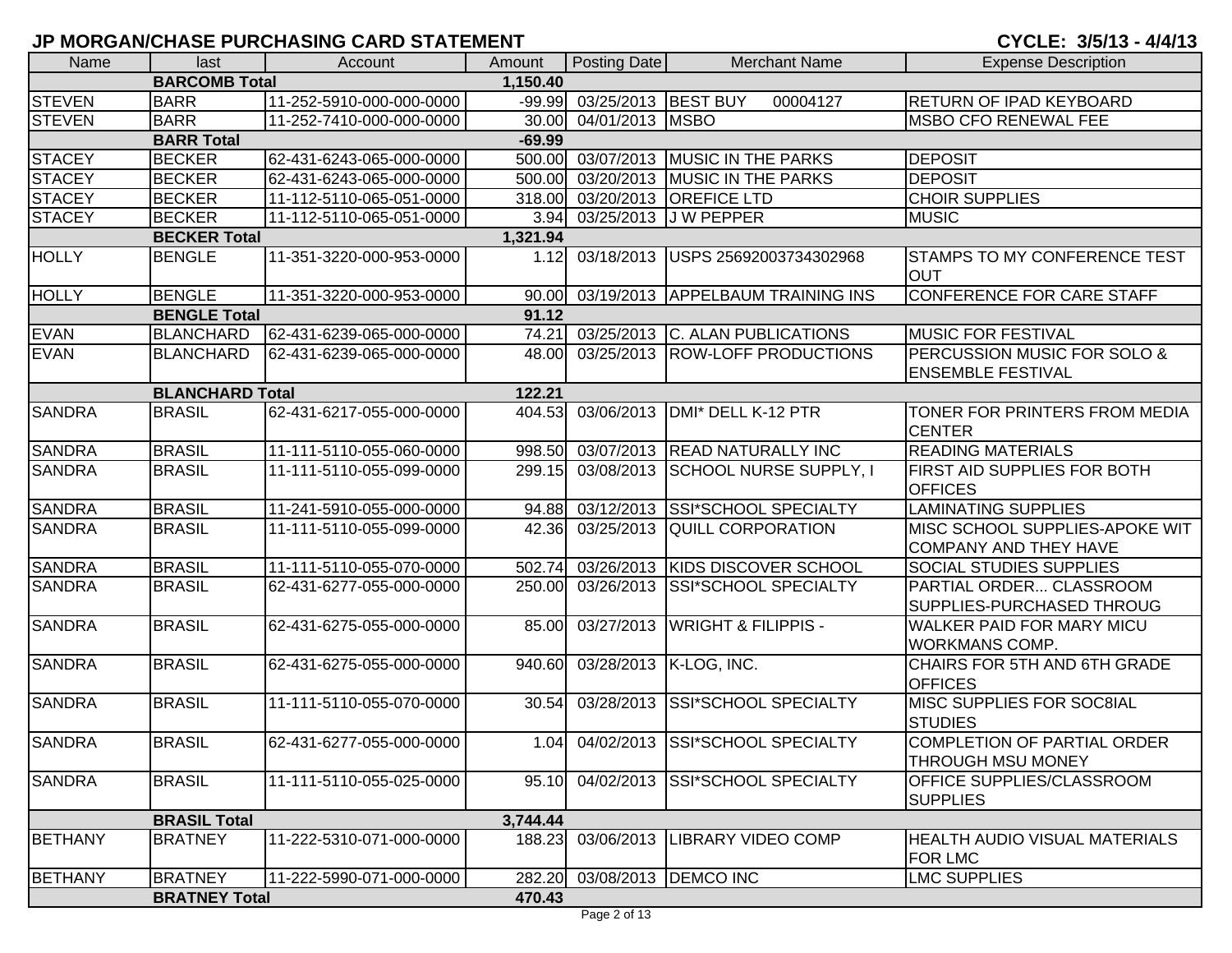CYCLE: 3/5/13 - 4/4/13

| Name            | last                            | Account                  | Amount | Posting Date      | <b>Merchant Name</b>               | <b>Expense Description</b>           |  |  |  |
|-----------------|---------------------------------|--------------------------|--------|-------------------|------------------------------------|--------------------------------------|--|--|--|
| <b>LISA</b>     | <b>BRAUN</b>                    | 11-112-5110-065-065-0000 | 10.58  | 03/21/2013 TARGET | 00014654                           | <b>HALOGEN BULBS FOR</b>             |  |  |  |
|                 |                                 |                          |        |                   |                                    | EXPERIMENTS; SOUND AND LIGHT         |  |  |  |
|                 |                                 |                          |        |                   |                                    | <b>PHYS</b>                          |  |  |  |
|                 | <b>BRAUN Total</b>              |                          | 10.58  |                   |                                    |                                      |  |  |  |
| <b>JEFFREY</b>  | <b>BUNKER</b>                   | 11-261-5992-065-000-0000 |        | 20.50 03/06/2013  | THE HOME DEPOT 2737                | <b>MS CLEAN OUT CAPS</b>             |  |  |  |
| <b>JEFFREY</b>  | <b>BUNKER</b>                   | 11-261-5993-000-000-0000 | 555.64 | 03/13/2013        | <b>CANFIELD EQUIPMENT SER</b>      | <b>GRNDS PLOW REPAIR PARTS</b>       |  |  |  |
| <b>JEFFREY</b>  | <b>BUNKER</b>                   | 11-261-5993-071-000-0000 | 19.94  | 03/14/2013        | <b>TRACTOR SUPPLY #1500</b>        | HS SOCCER NET REPAIR PARTS           |  |  |  |
| <b>JEFFREY</b>  | <b>BUNKER</b>                   | 11-261-5992-000-000-0000 | 40.79  | 03/25/2013        | THE HOME DEPOT 2737                | <b>MTCE SUPPLIES</b>                 |  |  |  |
| <b>JEFFREY</b>  | <b>BUNKER</b>                   | 11-261-5993-000-000-0000 | 164.59 | 03/26/2013        | JOHN DEERE LANDSCAPES0             | <b>GRNDS TOOLS</b>                   |  |  |  |
| <b>JEFFREY</b>  | <b>BUNKER</b>                   | 11-261-5993-000-000-0000 | 350.75 | 04/03/2013        | <b>SIGNS BY TOMORROW</b>           | <b>GRNDS CONSTRUCTIONS SIGNS FOR</b> |  |  |  |
|                 |                                 |                          |        |                   |                                    | <b>ATHLETIC FIELDS</b>               |  |  |  |
|                 | <b>BUNKER Total</b><br>1,152.21 |                          |        |                   |                                    |                                      |  |  |  |
| <b>SUSAN</b>    | <b>BURNHAM</b>                  | 11-111-5110-011-060-0000 | 38.14  | 03/28/2013        | <b>SCHOLASTIC BOOK FAIRS</b>       | <b>BOOKS FOR STUDENT DRAWING</b>     |  |  |  |
|                 | <b>BURNHAM Total</b>            |                          | 38.14  |                   |                                    |                                      |  |  |  |
| <b>MARGARET</b> | <b>BURRIS</b>                   | 11-241-5990-012-000-0000 | 35.94  | 03/11/2013        | THE SALVATION ARMY 15              | PURCHASED BOYS AND GIRLS             |  |  |  |
|                 |                                 |                          |        |                   |                                    | PANTS. TAX WAS CHARGED ON            |  |  |  |
| <b>MARGARET</b> | <b>BURRIS</b>                   | 11-241-5910-012-000-0000 | 52.00  | 03/20/2013        | <b>O&amp;E NEWSPAPER</b>           | SUBSCRIPTION TO THE NOVI             |  |  |  |
|                 |                                 |                          |        |                   |                                    | <b>NEWSPAPER</b>                     |  |  |  |
| <b>MARGARET</b> | <b>BURRIS</b>                   | 11-241-5990-012-000-0000 | 15.00  | 03/29/2013        | <b>DUNCAN DISPOSAL SYSTEM</b>      | <b>RECYCLING OF STYROFOAM LUNCH</b>  |  |  |  |
|                 |                                 |                          |        |                   |                                    | <b>TRAYS</b>                         |  |  |  |
|                 | <b>BURRIS Total</b>             |                          | 102.94 |                   |                                    |                                      |  |  |  |
| <b>BETH</b>     | <b>CANALES</b>                  | 11-113-5110-071-044-0000 | 105.90 | 03/18/2013        | MEIJER INC #054<br>Q <sub>01</sub> | <b>BREAKFAST LABS, KITCHEN</b>       |  |  |  |
|                 |                                 |                          |        |                   |                                    | <b>SUPPLIES</b>                      |  |  |  |
| <b>BETH</b>     | <b>CANALES</b>                  | 11-113-5110-071-044-0000 | 32.31  | 03/19/2013        | KROGER #619                        | FOOD ALLERGY LAB                     |  |  |  |
| <b>BETH</b>     | <b>CANALES</b>                  | 11-113-5110-071-044-0000 | 41.74  | 03/21/2013        | MEIJER INC #054<br>Q <sub>01</sub> | OATMEAL COOKIE LAB                   |  |  |  |
| <b>BETH</b>     | <b>CANALES</b>                  | 11-113-5110-071-044-0000 | 58.31  | 03/27/2013        | MEIJER INC #054<br>Q <sub>01</sub> | MAC & CHEESE LAB, LAUNDRY &          |  |  |  |
|                 |                                 |                          |        |                   |                                    | <b>KITCHEN SUPPLIES</b>              |  |  |  |
|                 | <b>CANALES Total</b>            |                          | 238.26 |                   |                                    |                                      |  |  |  |
| <b>WANDA</b>    | <b>CIANCIO</b>                  | 11-225-4917-000-000-0000 |        | 60.00 03/08/2013  | <b>CDW GOVERNMENT</b>              | <b>GOOGLE CHROME MANAGEMENT 3</b>    |  |  |  |
|                 |                                 |                          |        |                   |                                    | YR LIC & SUP                         |  |  |  |
| <b>WANDA</b>    | <b>CIANCIO</b>                  | 11-225-7410-000-000-0000 | 200.00 | 03/21/2013 MICTA  |                                    | MICTA ANNUAL DUES FOR WANDA          |  |  |  |
|                 |                                 |                          |        |                   |                                    | <b>CIANCIO</b>                       |  |  |  |
|                 | <b>CIANCIO Total</b>            |                          | 260.00 |                   |                                    |                                      |  |  |  |
| <b>TERRI</b>    | <b>CLARK</b>                    | 11-112-5110-065-041-0000 | 37.21  | 03/06/2013        | MEIJER INC #122<br>Q <sub>01</sub> | SUPPLIES FOR FOODS CLASS             |  |  |  |
| <b>TERRI</b>    | <b>CLARK</b>                    | 11-112-5110-065-041-0000 |        |                   | 67.23 03/18/2013 SAMSCLUB #6657    | <b>SUPPLIES FOR FOODS CLASS</b>      |  |  |  |
| <b>TERRI</b>    | <b>CLARK</b>                    | 11-112-5110-065-041-0000 |        | 21.00 03/21/2013  | MEIJER INC #122<br>Q <sub>01</sub> | <b>SUPPLIES FOR FOODS CLASS</b>      |  |  |  |
| <b>TERRI</b>    | <b>CLARK</b>                    | 11-112-5110-065-041-0000 | 101.02 | 03/22/2013        | MEIJER INC #122<br>Q01             | <b>SUPPLIES FOR FOODS CLASS</b>      |  |  |  |
|                 | <b>CLARK Total</b>              |                          | 226.46 |                   |                                    |                                      |  |  |  |
| <b>JOANN</b>    | <b>CLEMENTS</b>                 | 21-297-5610-071-000-0000 | 30.39  | 03/27/2013        | <b>BUSCH'S #1205</b>               | <b>HS CATERING</b>                   |  |  |  |
|                 | <b>CLEMENTS Total</b>           |                          | 30.39  |                   |                                    |                                      |  |  |  |
| <b>ROBERT</b>   | <b>COOLMAN</b>                  | 11-261-5992-000-000-0000 | 595.00 | 03/06/2013        | CONSERVA ELECTRIC SUPP             | <b>MTCE STOCK LIGHTS</b>             |  |  |  |
| <b>ROBERT</b>   | <b>COOLMAN</b>                  | 11-261-5992-000-000-0000 | 344.52 | 03/07/2013        | <b>COMPLETE BATTERY SOURC</b>      | <b>MTCE BATTERIES FOR GENIE LIFT</b> |  |  |  |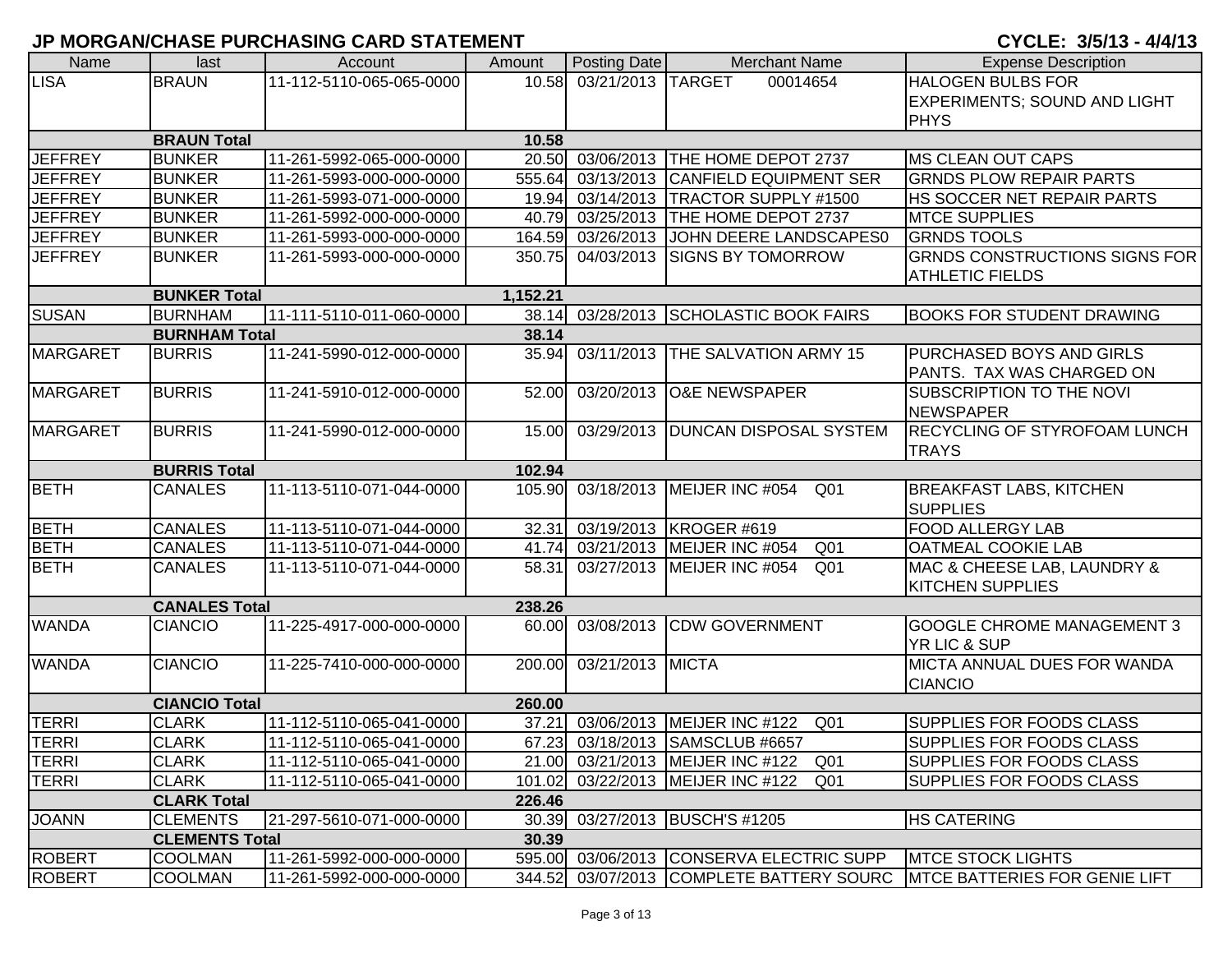CYCLE: 3/5/13 - 4/4/13

| Name             | last                 | Account                  | Amount    | Posting Date                | <b>Merchant Name</b>                       | <b>Expense Description</b>         |
|------------------|----------------------|--------------------------|-----------|-----------------------------|--------------------------------------------|------------------------------------|
| <b>ROBERT</b>    | <b>COOLMAN</b>       | 11-261-5992-000-000-0000 |           | $-10.56$ 03/11/2013 STAPLES | 00115659                                   | NW BANNER PROJECT - HAS TAX -      |
|                  |                      |                          |           |                             |                                            | <b>REFUND</b>                      |
| <b>ROBERT</b>    | <b>COOLMAN</b>       | 11-261-5992-000-000-0000 |           | 9.96 03/11/2013 STAPLES     | 00115659                                   | <b>NW BANNER PROJECT</b>           |
| <b>ROBERT</b>    | <b>COOLMAN</b>       | 11-261-5992-013-000-0000 |           | 10.56 03/11/2013 STAPLES    | 00115659                                   | <b>NW BANNER PROJECT - HAS TAX</b> |
| <b>ROBERT</b>    | <b>COOLMAN</b>       | 11-261-5992-000-000-0000 | 121.41    |                             | 03/13/2013 WW GRAINGER                     | <b>OH KITCHEN DISPOSAL</b>         |
| <b>ROBERT</b>    | <b>COOLMAN</b>       | 11-261-5992-071-000-0000 | 234.00    |                             | 03/22/2013 CONSERVA ELECTRIC SUPP          | <b>HS LOCKER ROOM SHOWER</b>       |
|                  |                      |                          |           |                             |                                            | <b>BALLASTS</b>                    |
|                  | <b>COOLMAN Total</b> |                          | 1,304.89  |                             |                                            |                                    |
| <b>CHRISTINE</b> | <b>DIATIKAR</b>      | 11-113-5110-071-010-0000 |           | 134.13 03/06/2013           | <b>SSI*SCHOOL SPECIALTY</b>                | SPLIT - PO 21802, SUPPLIES         |
| <b>CHRISTINE</b> | <b>DIATIKAR</b>      | 11-113-5110-071-010-0000 |           | 370.04 03/06/2013           | <b>SSI*SCHOOL SPECIALTY</b>                | SPLIT - PO 20522, SUPPLIES         |
| <b>CHRISTINE</b> | <b>DIATIKAR</b>      | 11-111-5110-015-025-0000 | 272.76    | 03/06/2013                  | <b>SSI*SCHOOL SPECIALTY</b>                | SPLIT - PO 22405, SUPPLIES         |
| <b>CHRISTINE</b> | <b>DIATIKAR</b>      | 62-431-6172-061-000-0000 | 52.95     | 03/07/2013                  | <b>SERVICE SPORTS</b>                      | SPLIT - PO 22319, SHIRTS & SHORTS  |
|                  |                      |                          |           |                             |                                            |                                    |
| <b>CHRISTINE</b> | <b>DIATIKAR</b>      | 11-293-5998-000-000-0000 |           |                             | 1,485.00 03/07/2013 SERVICE SPORTS         | SPLIT - PO 22429, BASEBALLS        |
| <b>CHRISTINE</b> | <b>DIATIKAR</b>      | 11-252-5910-000-000-0000 |           |                             | 299.99 03/07/2013 STAPLS7096133086000001   | <b>DRY ERASE BOARD</b>             |
| <b>CHRISTINE</b> | <b>DIATIKAR</b>      | 11-261-4910-000-000-0000 |           |                             | 529.00 03/13/2013 ARCH ENVIRONMENTAL GRO   | PO 20645                           |
| <b>CHRISTINE</b> | <b>DIATIKAR</b>      | 11-213-3130-000-313-0000 |           | 6,792.50 03/13/2013 HRS-DBO |                                            | SPLIT - PO 22642, JANUARY 2013     |
| <b>CHRISTINE</b> | <b>DIATIKAR</b>      | 11-213-3130-000-313-0000 |           | 7,700.00 03/13/2013 HRS-DBO |                                            | SPLIT - PO 22635, FEBRUARY 2013    |
| <b>CHRISTINE</b> | <b>DIATIKAR</b>      | 62-431-6126-061-000-0000 |           |                             | 994.00 03/13/2013 TEAM SPORTS              | SPLIT - PO 22605, CLOTHES          |
| <b>CHRISTINE</b> | <b>DIATIKAR</b>      | 62-431-6103-061-000-0000 |           |                             | 1,300.00 03/13/2013  TEAM SPORTS           | SPLIT - PO 22443, BAGS             |
| <b>CHRISTINE</b> | <b>DIATIKAR</b>      | 62-431-6172-061-000-0000 |           |                             | 45.00 03/13/2013 TEAM SPORTS               | SPLIT - PO 22600, CLOTHES          |
| <b>CHRISTINE</b> | <b>DIATIKAR</b>      | 11-113-5110-071-099-0000 | 217.80    | 03/15/2013                  | <b>GBC*ECOMMERCE</b>                       | PO 22236, LAMINATING FILM          |
| <b>CHRISTINE</b> | <b>DIATIKAR</b>      | 11-252-7910-000-000-0000 | 88.39     | 03/15/2013                  | MARIA'S ITALIAN BAKERY                     | MUNIS TRAINING LUNCHEON            |
| <b>CHRISTINE</b> | <b>DIATIKAR</b>      | 11-113-5110-071-050-0000 | 10.00     | 03/18/2013                  | <b>JW PEPPER</b>                           | PO 20964, MUSIC                    |
| <b>CHRISTINE</b> | <b>DIATIKAR</b>      | 11-252-7910-000-000-0000 | 88.39     | 03/18/2013                  | MARIA'S ITALIAN BAKERY                     | MUNIS TRAINING LUNCHEON            |
| <b>CHRISTINE</b> | <b>DIATIKAR</b>      | 11-261-4910-000-000-0000 | 529.00    | 03/19/2013                  | <b>ARCH ENVIRONMENTAL GRO</b>              | PO 20645                           |
| <b>CHRISTINE</b> | <b>DIATIKAR</b>      | 62-431-6239-065-000-0000 |           |                             | 1,485.00 03/22/2013 EPN TRAVEL SERVICES IN | <b>SPLIT - SANDUSKY TRANS</b>      |
| <b>CHRISTINE</b> | <b>DIATIKAR</b>      | 62-431-6238-065-000-0000 | 1,485.00  |                             | 03/22/2013 EPN TRAVEL SERVICES IN          | <b>SPLIT - SANDUSKY TRANS</b>      |
| <b>CHRISTINE</b> | <b>DIATIKAR</b>      | 11-113-7904-071-000-0000 | 16,657.00 | 03/22/2013                  | <b>SCHOOLCRAFT COLLEGE</b>                 | <b>WINTER DUAL ENROLLMENT</b>      |
| <b>CHRISTINE</b> | <b>DIATIKAR</b>      | 11-111-5110-055-025-0000 |           |                             | 44.92 03/22/2013 SSI*SCHOOL SPECIALTY      | PO 22614, SUPPLIES                 |
| <b>CHRISTINE</b> | <b>DIATIKAR</b>      | 62-431-6275-055-000-0000 | 2,474.32  |                             | 03/22/2013 SSI*SCHOOL SPECIALTY            | SPLIT - PO 22072, SUPPLIES         |
| <b>CHRISTINE</b> | <b>DIATIKAR</b>      | 11-113-5110-071-010-0000 | 437.98    | 03/22/2013                  | <b>SSI*SCHOOL SPECIALTY</b>                | SPLIT - PO 21338, SUPPLIES         |
| <b>CHRISTINE</b> | <b>DIATIKAR</b>      | 62-431-6099-000-000-0000 | 550.00    | 03/25/2013                  | <b>HERITAGE LOGO WORKS, L</b>              | <b>SHIRTS</b>                      |
| <b>CHRISTINE</b> | <b>DIATIKAR</b>      | 11-111-5110-015-060-0000 | 3,593.25  | 03/25/2013                  | <b>PIONEER VALLEY BOOKS</b>                | PO 22292, BOOKS (BALANCE)          |
| <b>CHRISTINE</b> | <b>DIATIKAR</b>      | 11-261-4120-001-000-0409 |           |                             | 1,062.46 03/25/2013 SECURITY DESIGNS       | SPLIT - PO 22306, READER           |
| <b>CHRISTINE</b> | <b>DIATIKAR</b>      | 11-261-4120-011-000-0409 |           |                             | 1,973.55 03/25/2013 SECURITY DESIGNS       | SPLIT - PO 22306, READER           |
| <b>CHRISTINE</b> | <b>DIATIKAR</b>      | 11-261-4120-055-000-0409 |           |                             | 2,123.55 03/25/2013 SECURITY DESIGNS       | SPLIT - PO 22306, READER           |
| <b>CHRISTINE</b> | <b>DIATIKAR</b>      | 11-261-4120-060-000-0409 |           |                             | 1,325.30 03/25/2013 SECURITY DESIGNS       | SPLIT - PO 22306, READER           |
| <b>CHRISTINE</b> | <b>DIATIKAR</b>      | 11-225-5910-000-000-0409 |           |                             | 9,450.00 03/25/2013 SECURITY DESIGNS       | SPLIT - PO 22348, KEY FOBS         |
| <b>CHRISTINE</b> | <b>DIATIKAR</b>      | 62-431-6176-071-000-0000 |           |                             | 100.00 03/27/2013 DUNCAN DISPOSAL SYSTEM   | PO 20843, 2/13-3/13                |
| <b>CHRISTINE</b> | <b>DIATIKAR</b>      | 62-431-6275-013-000-0000 |           |                             | 60.00 03/27/2013 DUNCAN DISPOSAL SYSTEM    | PO 22607, 1/13-6/13                |
| <b>CHRISTINE</b> | <b>DIATIKAR</b>      | 11-241-5910-055-000-0000 |           |                             | 15.00 03/27/2013   DUNCAN DISPOSAL SYSTEM  | PO 22480, INV 252639               |
| <b>CHRISTINE</b> | <b>DIATIKAR</b>      | 11-112-5110-065-050-0000 |           |                             | 58.24 03/27/2013 J W PEPPER                | PO 22743, MUSIC                    |

Page 4 of 13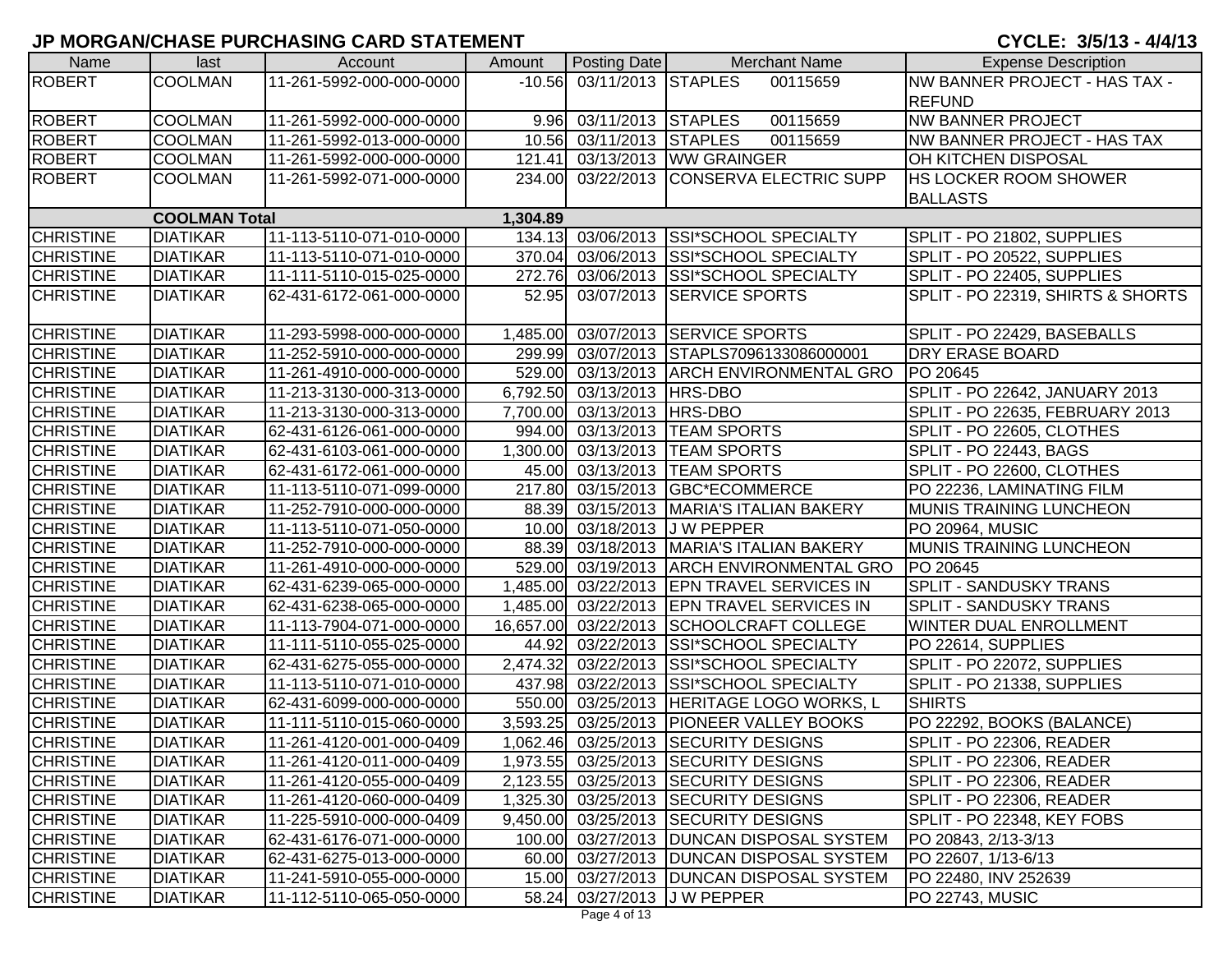| Name                                | last                    | Account                             | Amount    | Posting Date      | <b>Merchant Name</b>                     | <b>Expense Description</b>                              |  |  |  |
|-------------------------------------|-------------------------|-------------------------------------|-----------|-------------------|------------------------------------------|---------------------------------------------------------|--|--|--|
| <b>CHRISTINE</b>                    | <b>DIATIKAR</b>         | 11-293-4910-000-000-0000            | 3,054.55  |                   | 03/27/2013   PLYMOUTH NOVI 155           | PO 20827, FEBRUARY 2013                                 |  |  |  |
| <b>CHRISTINE</b>                    | <b>DIATIKAR</b>         | 11-293-5997-000-000-0000            | 3,780.00  | 03/27/2013        | <b>TEAM SPORTS</b>                       | SPLIT - PO 22675, UNIFORMS                              |  |  |  |
| <b>CHRISTINE</b>                    | <b>DIATIKAR</b>         | 62-431-6114-061-000-0000            | 192.00    |                   | 03/27/2013  TEAM SPORTS                  | SPLIT - PO 22759, UNIFORMS                              |  |  |  |
| <b>CHRISTINE</b>                    | <b>DIATIKAR</b>         | 62-431-6195-061-000-0000            | 117.00    | 03/27/2013        | <b>TEAM SPORTS</b>                       | SPLIT - PO 22759, UNIFORMS                              |  |  |  |
| <b>CHRISTINE</b>                    | <b>DIATIKAR</b>         | 62-431-6126-061-000-0000            | 1,390.00  | 03/27/2013        | <b>TEAM SPORTS</b>                       | SPLIT - PO 22759, UNIFORMS                              |  |  |  |
| <b>CHRISTINE</b>                    | <b>DIATIKAR</b>         | 11-271-5710-000-000-0000            | 23,126.03 | 03/28/2013        | CORRIGAN OIL #2 - BRI                    | PO 20631, DIESEL                                        |  |  |  |
| <b>CHRISTINE</b>                    | <b>DIATIKAR</b>         | 11-261-4910-000-000-0611            | 2,309.00  |                   | 03/29/2013 ARCH ENVIRONMENTAL GRO        | PO 20616, 2/11-3/10/13                                  |  |  |  |
| <b>CHRISTINE</b>                    | <b>DIATIKAR</b>         | 62-431-6111-071-000-0000            | 28.35     | 03/29/2013        | <b>FOLLETT EDUCATIONAL SE</b>            | PO 21611, CALCULUS                                      |  |  |  |
| <b>CHRISTINE</b>                    | <b>DIATIKAR</b>         | 11-111-5110-013-025-0000            | 385.77    | 03/29/2013        | <b>FOLLETT LIBRARY RES</b>               | PO 20558                                                |  |  |  |
| <b>CHRISTINE</b>                    | <b>DIATIKAR</b>         | 62-431-6103-061-000-0000            | 1,512.00  | 03/29/2013        | <b>TEAM SPORTS</b>                       | PO 22839, WRESTLING WARM-UPS                            |  |  |  |
| <b>CHRISTINE</b>                    | <b>DIATIKAR</b>         | 11-111-5110-015-025-0000            | 685.40    | 04/03/2013        | SSI*SCHOOL SPECIALTY                     | PO 22503, SUPPLIES                                      |  |  |  |
| <b>DIATIKAR Total</b><br>100,384.62 |                         |                                     |           |                   |                                          |                                                         |  |  |  |
| <b>CAROL</b>                        | <b>DIGLIO</b>           | 11-283-3220-000-000-0000            | 220.00    | 03/11/2013        | <b>OAKLAND UNIVERSITY SHE</b>            | <b>JOB FAIR</b>                                         |  |  |  |
| CAROL                               | <b>DIGLIO</b>           | 11-283-5910-000-000-0000            | 219.69    | 03/25/2013        | STAPLS7097836179000001                   | <b>SUPPLIES</b>                                         |  |  |  |
| CAROL                               | <b>DIGLIO</b>           | 11-283-5910-000-000-0000            | 10.45     | 03/25/2013        | STAPLS7097836179000002                   | <b>SUPPLIES</b>                                         |  |  |  |
| CAROL                               | <b>DIGLIO</b>           | 11-283-5910-000-000-0000            | 18.09     | 03/25/2013        | STAPLS7097836179000003                   | <b>SUPPLIES</b>                                         |  |  |  |
| CAROL                               | <b>DIGLIO</b>           | 11-283-3220-000-000-0000            | 290.00    | 03/25/2013        | <b>THE CAREER CENTER</b>                 | <b>JOB FAIR</b>                                         |  |  |  |
| <b>CAROL</b>                        | <b>DIGLIO</b>           | 11-283-3220-000-000-0000            | 340.00    |                   | 03/26/2013 MICHIGAN STATE UNIVERS        | <b>JOB FAIR</b>                                         |  |  |  |
|                                     | <b>DIGLIO Total</b>     |                                     | 1,098.23  |                   |                                          |                                                         |  |  |  |
| <b>KATY</b>                         |                         | DINKELMANN 62-431-6129-071-000-0000 | 53.97     | 03/06/2013        | 00014654<br><b>TARGET</b>                | <b>SPEAKERS FOR CHOREOGRAPHY</b><br><b>CLASS</b>        |  |  |  |
| <b>KATY</b>                         |                         | DINKELMANN 62-431-6129-071-000-0000 | 100.00    | 03/13/2013        | <b>ITALIAN AMBANQUET-CLUB</b>            | <b>DEPOSIT FOR DANCE COMPANY</b><br><b>BANQUET</b>      |  |  |  |
| <b>KATY</b>                         |                         | DINKELMANN 62-431-6129-071-000-0000 | 105.00    | 03/28/2013        | <b>HALL OF FAME DANCE CHA</b>            | <b>VIDEOS OF DANCE COMPANY AT</b><br><b>COMPETITION</b> |  |  |  |
| <b>KATY</b>                         |                         | DINKELMANN 62-431-6129-071-000-0000 | 21.71     | 04/01/2013        | <b>SNAPFISH</b>                          | PHOTO BOOK OF CHICAGO TRIP TO<br>PRESENT TO SCHOOL BOAR |  |  |  |
|                                     | <b>DINKELMANN Total</b> |                                     | 280.68    |                   |                                          |                                                         |  |  |  |
| <b>MICHAEL</b>                      | <b>DRAGOO</b>           | 11-261-5992-012-000-0000            |           | 528.75 03/08/2013 | <b>WW GRAINGER</b>                       | <b>OH LADDER</b>                                        |  |  |  |
| <b>MICHAEL</b>                      | <b>DRAGOO</b>           | 11-261-4910-055-000-0000            | 40.00     | 03/14/2013        | <b>REDFORD LOCK COMPANY</b>              | <b>NM CABINET LOCK</b>                                  |  |  |  |
| <b>MICHAEL</b>                      | <b>DRAGOO</b>           | 11-261-3220-000-000-0000            | 160.00    | 03/19/2013        | <b>MSBO</b>                              | <b>MSBO CONFERENCE</b>                                  |  |  |  |
| <b>MICHAEL</b>                      | <b>DRAGOO</b>           | 11-261-4910-015-000-0000            |           | 98.50 03/22/2013  | <b>BASS</b>                              | SPLIT - DF VAV C12                                      |  |  |  |
| <b>MICHAEL</b>                      | <b>DRAGOO</b>           | 11-261-4910-071-000-0000            | 8,801.70  | 03/22/2013        | <b>BASS</b>                              | SPLIT - HS SAGE                                         |  |  |  |
| <b>MICHAEL</b>                      | <b>DRAGOO</b>           | 11-261-4910-001-000-0000            |           | 652.00 03/22/2013 | <b>BASS</b>                              | <b>SPLIT - ESB FURNACE</b>                              |  |  |  |
| <b>MICHAEL</b>                      | <b>DRAGOO</b>           | 11-261-4910-071-000-0000            |           |                   | 100.00 03/22/2013 REDFORD LOCK COMPANY I | <b>HS ATHLETIC CAGE LOCKS</b>                           |  |  |  |
| <b>MICHAEL</b>                      | <b>DRAGOO</b>           | 11-261-5992-005-000-0000            |           |                   | 203.40 03/25/2013 WW GRAINGER            | <b>MTCE SUPPLIES</b>                                    |  |  |  |
| <b>MICHAEL</b>                      | <b>DRAGOO</b>           | 11-261-5992-005-000-0000            | 119.57    | 03/25/2013        | <b>WW GRAINGER</b>                       | <b>MTCE SUPPLIES</b>                                    |  |  |  |
|                                     | <b>DRAGOO Total</b>     |                                     | 10,703.92 |                   |                                          |                                                         |  |  |  |
| <b>MARIA</b>                        | <b>FALLONE</b>          | 62-431-6275-014-000-0000            | 225.00    | 03/06/2013        | OAKLAND SCHOOLS-RC INT                   | THE LEARNING CONFERENCE<br><b>OAKLAND SCHOOLS</b>       |  |  |  |
| <b>MARIA</b>                        | <b>FALLONE</b>          | 62-431-6275-014-000-0000            |           |                   | 412.50 03/11/2013 BLUE 84 SPIRIT BY LAKE | <b>SCHOOL SPIRIT SHIRTS</b>                             |  |  |  |
| <b>MARIA</b>                        | <b>FALLONE</b>          | 11-111-5110-014-025-0000            |           |                   | 299.94 03/11/2013 STAPLS3144045087000    | <b>COPY PAPER</b>                                       |  |  |  |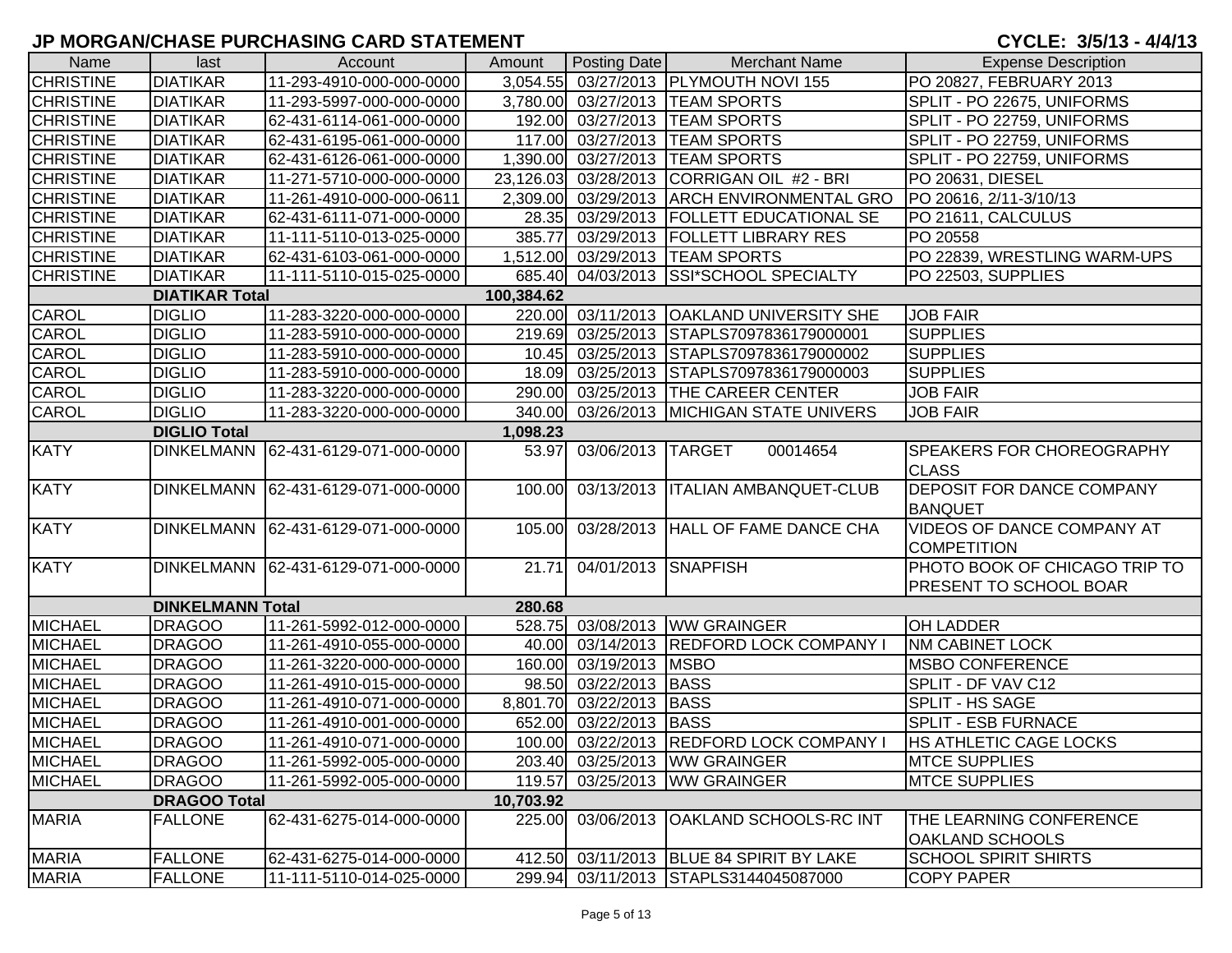| Name         | last                 | Account                  | Amount   | Posting Date | <b>Merchant Name</b>                    | <b>Expense Description</b>                      |
|--------------|----------------------|--------------------------|----------|--------------|-----------------------------------------|-------------------------------------------------|
| <b>MARIA</b> | <b>FALLONE</b>       | 62-431-6275-014-000-0000 | 20.00    |              | 03/12/2013 KROGER #632                  | <b>CARDS FOR IN-SERVICE</b>                     |
|              |                      |                          |          |              |                                         | <b>PRESENTORS</b>                               |
| <b>MARIA</b> | <b>FALLONE</b>       | 62-431-6275-014-000-0000 | 36.39    |              | 03/14/2013 AMAZON.COM                   | <b>BOOKS/MAKING THINKING VISIBLE</b>            |
|              |                      |                          |          |              |                                         | AND GUIDED MATH 3RD GR                          |
| <b>MARIA</b> | <b>FALLONE</b>       | 62-431-6275-014-000-0000 | 27.19    | 03/15/2013   | AMAZON.COM                              | <b>BOOKS FOR STAFF COMMON CORE</b>              |
| <b>MARIA</b> | <b>FALLONE</b>       | 11-111-5110-014-099-0000 | 219.00   | 03/15/2013   | <b>RESOUCES FOR EDUCATORS</b>           | HOME & SCHOOL CONNECTION                        |
|              |                      |                          |          |              |                                         | <b>SUBSCRIPTION</b>                             |
| <b>MARIA</b> | <b>FALLONE</b>       | 11-111-5110-014-045-0000 | 42.91    | 03/18/2013   | <b>CREATIVETEACHINGPRESS</b>            | 2ND GRADE MATH MINUTES                          |
| <b>MARIA</b> | <b>FALLONE</b>       | 62-431-6275-014-000-0000 | 81.57    | 03/19/2013   | AMAZON.COM                              | <b>BOOKS FOR STAFF EXCEPTIONAL</b>              |
|              |                      |                          |          |              |                                         | <b>WRITING</b>                                  |
| <b>MARIA</b> | <b>FALLONE</b>       | 62-431-6275-014-000-0000 | 534.24   | 03/20/2013   | AMAZON.COM                              | <b>BOOKS FOR STAFF COMMON CORE</b>              |
| <b>MARIA</b> | <b>FALLONE</b>       | 11-111-5110-014-025-0000 | 336.02   | 03/22/2013   | TPC*GOPHER                              | VOLLEY BALL TRAINERS FOR PE                     |
| <b>MARIA</b> | <b>FALLONE</b>       | 11-111-5110-014-025-0000 | 311.14   | 03/25/2013   | <b>BSN*SPORT SUPPLY GROUP</b>           | <b>PE EQUIPMENT</b>                             |
| <b>MARIA</b> | <b>FALLONE</b>       | 11-111-5110-014-025-0000 | 244.16   | 03/25/2013   | <b>SSI*SCHOOL SPECIALTY</b>             | <b>SUPPLIES</b>                                 |
| <b>MARIA</b> | <b>FALLONE</b>       | 11-111-5110-014-099-0000 | 16.39    | 03/25/2013   | <b>TARGET</b><br>00014654               | <b>BAGGIES FOR ICE PACKS FOR BOO</b>            |
|              |                      |                          |          |              |                                         | <b>BOOS</b>                                     |
| <b>MARIA</b> | <b>FALLONE</b>       | 11-111-5110-014-025-0000 | 629.95   | 03/26/2013   | <b>SSI*SCHOOL SPECIALTY</b>             | <b>ART SUPPLIES</b>                             |
| <b>MARIA</b> | <b>FALLONE</b>       | 62-431-6275-014-000-0000 | 700.99   | 03/27/2013   | DMI* DELL K-12 PTR                      | <b>PV LAPTOP FOR TEACHER</b>                    |
|              |                      |                          |          |              |                                         | CONSULTANT                                      |
| <b>MARIA</b> | <b>FALLONE</b>       | 11-111-5110-014-025-0000 | 588.95   | 04/01/2013   | <b>SSI*SCHOOL SPECIALTY</b>             | <b>BADGE MAKER, SUPPLIES</b>                    |
|              | <b>FALLONE Total</b> |                          | 4,726.34 |              |                                         |                                                 |
| <b>JAMES</b> | <b>FULAR</b>         | 11-261-5992-011-000-0000 |          |              | 31.50 03/06/2013 ANGELO'S WHOLESALE     | <b>VO SALT SPREADER PARTS</b>                   |
| <b>JAMES</b> | <b>FULAR</b>         | 11-261-5730-000-000-0000 | 525.76   | 03/06/2013   | <b>PIRTEK WESTLAND</b>                  | <b>IMTCE BIG SALT TRUCK HYDRAULIC</b>           |
|              |                      |                          |          |              |                                         | <b>REPAIRS</b>                                  |
| <b>JAMES</b> | <b>FULAR</b>         | 11-261-5993-000-000-0000 | 95.27    | 03/08/2013   | KNIGHTS AUTO SUPPLY IN                  | MTCE 3 YD DUMP TRUCK TAILLIGHT                  |
| <b>JAMES</b> | <b>FULAR</b>         | 11-261-5993-000-000-0000 | 16.99    | 03/11/2013   | THE HOME DEPOT 2737                     | <b>GRNDS BASEBALL GROOMER PARTS</b>             |
| <b>JAMES</b> | <b>FULAR</b>         | 11-261-5993-000-000-0000 | 168.41   | 03/12/2013   | JOHN DEERE LANDSCAPES0                  | <b>GRNDS MARKING PAINT FOR</b>                  |
|              |                      |                          |          |              |                                         | <b>ATHLETIC FIELDS</b>                          |
| <b>JAMES</b> | <b>FULAR</b>         | 11-261-5993-000-000-0000 | 99.04    | 03/13/2013   | MARKS OUTDOOR POWER EQ GRNDS SUPPLIES   |                                                 |
|              |                      |                          |          |              |                                         |                                                 |
| <b>JAMES</b> | <b>FULAR</b>         | 11-261-6450-000-000-0000 | 5,318.75 | 03/14/2013   | <b>HAROLDS FRAME SHOP INC</b>           | <b>GRNDS NEW PLOW FOR MTCE V10</b>              |
|              |                      |                          |          |              |                                         | <b>DUMP TRUCK</b>                               |
| <b>JAMES</b> | <b>FULAR</b>         | 11-261-5993-000-000-0000 | 16.50    | 03/15/2013   | <b>ANGELO'S WHOLESALE</b>               | <b>GRNDS PLOW PARTS FOR MTCE</b>                |
|              |                      |                          |          |              |                                         | <b>TRUCK</b>                                    |
| <b>JAMES</b> | <b>FULAR</b>         | 11-261-5993-000-000-0000 |          |              | 17.50 03/15/2013 JOHN DEERE LANDSCAPES0 | <b>GRNDS SUPPLIES</b>                           |
| <b>JAMES</b> | <b>FULAR</b>         | 11-261-5993-000-000-0000 |          |              | 64.76 03/15/2013 JOHN DEERE LANDSCAPES0 | <b>GRNDS SUPPLIES</b>                           |
| <b>JAMES</b> | <b>FULAR</b>         | 11-261-5993-000-000-0000 |          |              | 61.00 03/18/2013 ALUMINUM ATHLETIC EQUI | <b>GRNDS SOCCER NET CLIPS</b>                   |
| <b>JAMES</b> | <b>FULAR</b>         | 11-261-5992-000-000-0000 | 29.97    | 03/18/2013   | <b>THE HOME DEPOT 2737</b>              | <b>MTCE SUPPLIES</b>                            |
| <b>JAMES</b> | <b>FULAR</b>         | 11-261-5992-000-000-0000 | 28.31    |              | 03/21/2013  THE HOME DEPOT 2737         | <b>MTCE SUPPLIES</b>                            |
| <b>JAMES</b> | <b>FULAR</b>         | 11-261-5993-000-000-0000 | 26.99    |              | 03/21/2013   WEINGARTZ SUPPLY.          | <b>GRNDS WEED WHIPPER HANDLE</b>                |
| <b>JAMES</b> | <b>FULAR</b>         | 11-261-5993-000-000-0000 | 149.95   | 03/22/2013   |                                         | MARKS OUTDOOR POWER EQ GRNDS WEED WHIPPER HEADS |
|              |                      |                          |          |              |                                         |                                                 |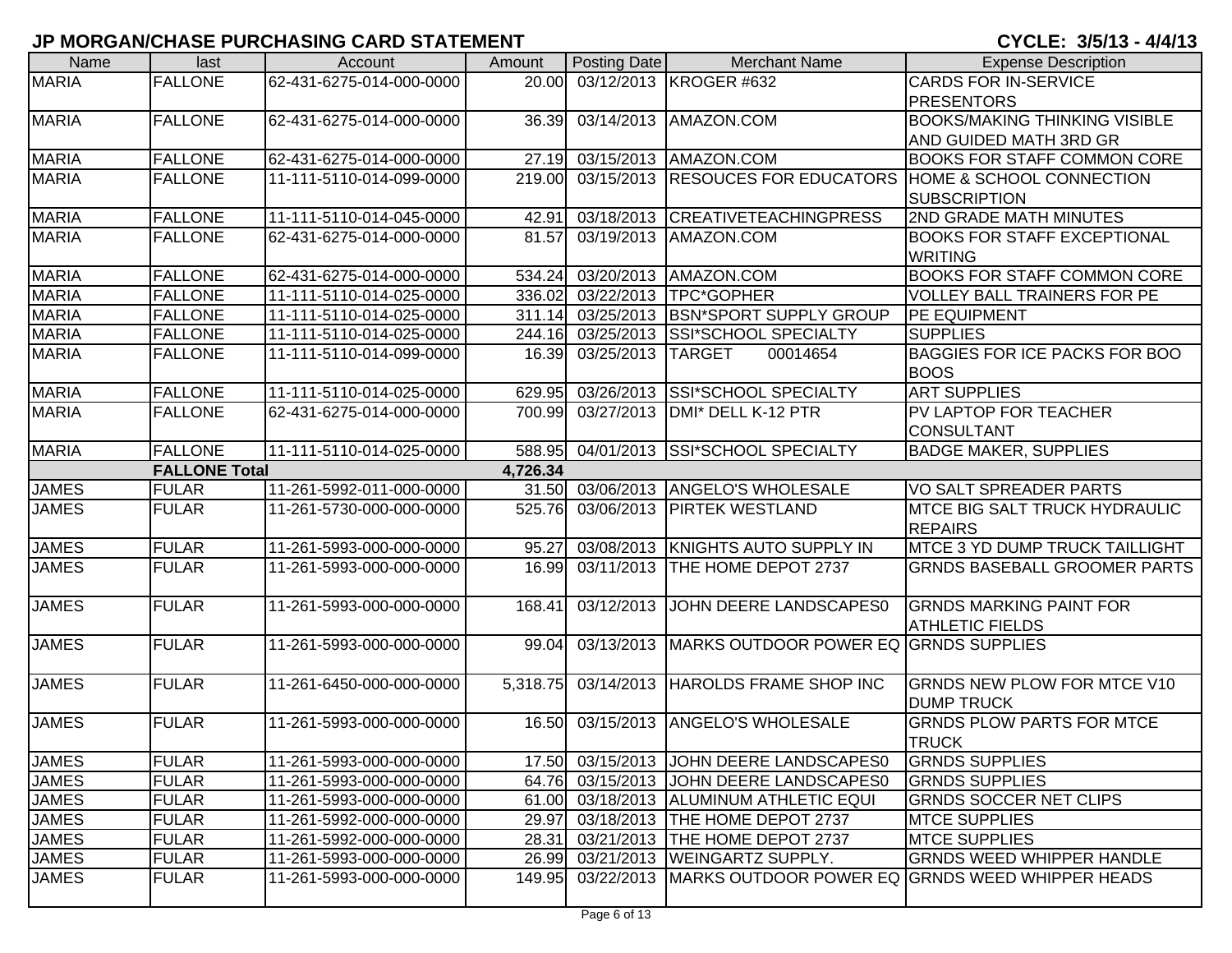| Name             | last                          | Account                  | Amount   | Posting Date | <b>Merchant Name</b>                          | <b>Expense Description</b>                      |
|------------------|-------------------------------|--------------------------|----------|--------------|-----------------------------------------------|-------------------------------------------------|
|                  | <b>FULAR Total</b>            |                          | 6,650.70 |              |                                               |                                                 |
| <b>SETH</b>      | <b>FURLOW</b>                 | 11-113-5110-071-065-0000 | 76.91    |              | 03/05/2013 FLINN SCIENTIFIC, I                | <b>MICROBIOLOGY LAB SUPPLIES</b>                |
| <b>SETH</b>      | <b>FURLOW</b>                 | 11-113-5110-071-065-0000 | 206.10   |              | 03/07/2013 FLINN SCIENTIFIC, I                | VORTEXER FOR AP AND IB BIOLOGY                  |
|                  |                               |                          |          |              |                                               | <b>LABS</b>                                     |
| <b>SETH</b>      | <b>FURLOW</b>                 | 11-113-5110-071-065-0000 | 20.45    | 03/19/2013   | MEIJER INC #032<br>Q01                        | MOLARITY AND CONCENTRATION                      |
|                  |                               |                          |          |              |                                               | LAB FOR CHEMISTRY                               |
| <b>SETH</b>      | <b>FURLOW</b>                 | 11-113-5110-071-065-0000 | 231.78   | 03/22/2013   | <b>WARD'S NATURAL SCIENCE</b>                 | <b>IB BIOLOGY MICROBIOLOGY UNIT</b>             |
|                  |                               |                          |          |              |                                               | <b>LAB KITS</b>                                 |
|                  | <b>FURLOW Total</b>           |                          | 535.24   |              |                                               |                                                 |
| <b>MEGAN</b>     | <b>GILMORE</b>                | 11-351-5110-000-953-0000 | 14.94    |              | 04/04/2013   IKEA CANTON                      | <b>CLASSROOM SUPPLIES</b>                       |
|                  | <b>GILMORE Total</b>          |                          | 14.94    |              |                                               |                                                 |
| <b>MARGARET</b>  | GONZALEZ-                     | 62-431-6263-065-000-0000 | 280.00   | 03/05/2013   | <b>SCIENCE AND ENGINEERIN</b>                 | <b>ENTRY FEE FOR DETROIT SCIENCE &amp;</b>      |
|                  | <b>SHEERAN</b>                |                          |          |              |                                               | <b>ENGINEERING FAIR</b>                         |
| <b>MARGARET</b>  | GONZALEZ-                     | 62-431-6257-065-000-0000 | 25.64    | 03/15/2013   | SAMSCLUB #6657                                | TREATS FOR ACTIVITY AFTERNOON                   |
|                  | <b>SHEERAN</b>                |                          |          |              |                                               | <b>MARCH 15TH</b>                               |
| <b>MARGARET</b>  | GONZALEZ-                     | 62-431-6257-065-000-0000 | 549.00   | 03/19/2013   | <b>NICK ANDERSON</b>                          | DJ AND PHOTO BOTH FOR MARCH                     |
|                  | <b>SHEERAN</b>                |                          |          |              |                                               | <b>15TH ACTIVITY AFTERNOON</b>                  |
| <b>MARGARET</b>  | GONZALEZ-                     | 62-431-6645-065-000-0000 | 9.16     | 03/25/2013   | <b>PET SUPPLIES PLUS 207</b>                  | AQUARIUM SUPPLIES - SALMON IN                   |
|                  | <b>SHEERAN</b>                |                          |          |              |                                               | THE CLASSROOM PROJECT                           |
| <b>MARGARET</b>  | GONZALEZ-                     | 62-431-6645-065-000-0000 | 25.43    | 04/03/2013   | <b>PETSMART INC 688</b>                       | <b>TESTING KIT- CHEMICALS</b>                   |
|                  | <b>SHEERAN</b>                |                          |          |              |                                               | SALMONINTHE CLASSROOM                           |
|                  |                               |                          |          |              |                                               | <b>PROJECT</b>                                  |
|                  | <b>GONZALEZ-SHEERAN Total</b> |                          | 889.23   |              |                                               |                                                 |
| <b>BRIAN</b>     | <b>GORDON</b>                 | 62-431-6104-061-000-0000 | 52.37    |              | 03/18/2013 MODE'S BUM STEER                   | MEAL WHILE AT CONFERENCE                        |
| <b>BRIAN</b>     | <b>GORDON</b>                 | 62-431-6104-061-000-0000 | 17.91    | 03/18/2013   | <b>UNION CANTINA MEXICAN</b>                  | <b>MEAL WHILE AT CONFERENCE</b>                 |
|                  | <b>GORDON Total</b>           |                          | 70.28    |              |                                               |                                                 |
| <b>CHRISTINE</b> | <b>HARRIS</b>                 | 62-431-6355-031-000-0000 | 4.07     | 03/11/2013   | <b>HILLERS MARKET</b>                         | ST. PATRICK'S DAY ART PROJECT                   |
| <b>CHRISTINE</b> | <b>HARRIS</b>                 | 62-431-6355-031-000-0000 | 16.29    | 03/22/2013   | <b>BUSCH'S #1205</b>                          | <b>OCEAN/BEACH WEEK THEME</b>                   |
|                  |                               |                          |          |              |                                               | SNACK/CRAFT                                     |
| <b>CHRISTINE</b> | <b>HARRIS</b>                 | 62-431-6355-031-000-0000 | 36.76    | 03/26/2013   | MICHAELS #3744                                | <b>SPRING HOLIDAY</b>                           |
|                  |                               |                          |          |              |                                               | <b>CRAFT/CELEBRATION SUPPLIES</b>               |
| <b>CHRISTINE</b> | <b>HARRIS</b>                 | 62-431-6355-031-000-0000 | 12.50    |              | 03/27/2013 MEIJER INC #054<br>Q <sub>01</sub> | SPRING HOLIDAY CELEBRATION                      |
|                  | <b>HARRIS Total</b>           |                          | 69.62    |              |                                               |                                                 |
| <b>BETH</b>      | <b>HENDERSON</b>              | 11-252-5910-000-000-0000 | 165.08   |              | 03/07/2013 TIME CLOCK EXPRESS                 | <b>TIMECARDS</b>                                |
| <b>BETH</b>      |                               |                          |          |              | 38.50 03/13/2013 SAMSCLUB #6657               | <b>MEETING SUPPLIES</b>                         |
|                  | <b>HENDERSON Total</b>        |                          | 203.58   |              |                                               |                                                 |
| <b>SHEILA</b>    | <b>HOLLY</b>                  | 11-371-4910-000-276-7663 |          |              | 219.00 03/12/2013 INSTITUTE FOR EDU           | TITLE IIA - CATHOLIC CENTRAL<br><b>WORKSHOP</b> |
| <b>SHEILA</b>    | <b>HOLLY</b>                  | 11-221-3220-000-411-0000 | 170.00   |              | 03/12/2013 MICHIGANROUNTABLE                  | <b>MICHIGAN EQUITY NETWORK</b>                  |
|                  |                               |                          |          |              |                                               | CONFERENCE, RJ WEBBER                           |
| <b>SHEILA</b>    | <b>HOLLY</b>                  | 11-371-4910-000-276-7663 |          |              | 175.00 03/14/2013 MICHIGAN ASSOCIATION F      | TITLE IIA - CATHOLIC CENTRAL                    |
|                  |                               |                          |          |              |                                               | <b>WORKSHOP</b>                                 |
| <b>SHEILA</b>    | <b>HOLLY</b>                  | 11-221-7910-000-411-0000 |          |              | 62.72 03/15/2013 PANERA BREAD #667            | DR. MARZANO VISIT                               |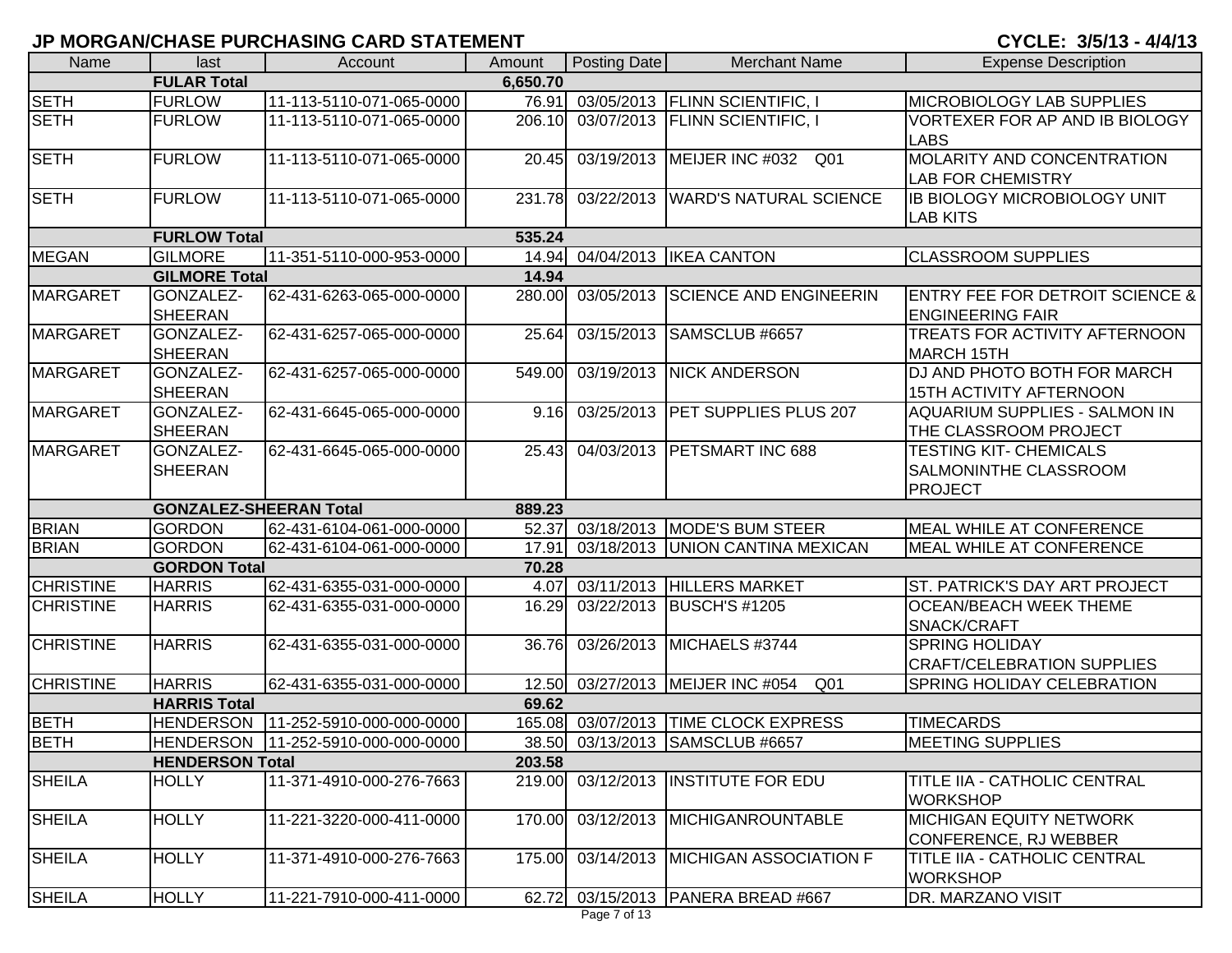| Name             | last                  | Account                  | Amount   | Posting Date             | <b>Merchant Name</b>                                 | <b>Expense Description</b>                               |
|------------------|-----------------------|--------------------------|----------|--------------------------|------------------------------------------------------|----------------------------------------------------------|
| <b>SHEILA</b>    | <b>HOLLY</b>          | 11-221-3220-000-411-0000 | 145.00   |                          | 03/20/2013 MI INST FOR ED MGT                        | <b>WORKSHOP IN LANSING</b>                               |
| <b>SHEILA</b>    | <b>HOLLY</b>          | 11-221-3220-000-414-0000 | 100.00   | 03/28/2013               | <b>GRANLIBAKKEN CONFERENC</b>                        | <b>IB MUSIC TRAINING - VANEIZENGA</b>                    |
| <b>SHEILA</b>    | <b>HOLLY</b>          | 11-221-3220-000-414-0000 | 100.00   | 03/28/2013               | <b>GRANLIBAKKEN CONFERENC</b>                        | <b>IB MUSIC TRAINING - SCHURIG</b>                       |
| <b>SHEILA</b>    | <b>HOLLY</b>          | 11-221-3220-000-414-0000 | 100.00   | 03/28/2013               | <b>GRANLIBAKKEN CONFERENC</b>                        | <b>IB MUSIC TRAINING - HOURIGAN</b>                      |
| <b>SHEILA</b>    | <b>HOLLY</b>          | 11-221-3220-000-411-0000 |          | 4,590.00 03/29/2013      | BOOMERANG PROJECT (831                               | <b>LINK CREW TRAINING</b>                                |
| <b>SHEILA</b>    | <b>HOLLY</b>          | 11-221-5990-000-411-0000 | 165.11   | 03/29/2013               | <b>SCHOLASTIC BOOK FAIRS</b>                         | <b>SUMMER READING PROGRAM</b><br><b>SUPPLIES</b>         |
| <b>SHEILA</b>    | <b>HOLLY</b>          | 11-221-3220-000-411-0000 | 40.00    | 04/01/2013               | <b>OAKLAND SCHOOLS-RC INT</b>                        | PHYSICS WORKSHOP, OAKLAND<br><b>SCHOOLS</b>              |
| <b>SHEILA</b>    | <b>HOLLY</b>          | 11-113-5210-071-411-0000 |          |                          | 89.65 04/02/2013 AMAZON.COM                          | <b>IB HEALTH/SPORTS TEXTBOOK</b>                         |
| <b>SHEILA</b>    | <b>HOLLY</b>          | 11-112-5110-065-411-0000 | 158.84   | 04/02/2013               |                                                      | REI*GREENWOODHEINEMANN INSTRUCTIONAL COACHES SUPPLIES    |
| <b>SHEILA</b>    | <b>HOLLY</b>          | 11-111-5110-055-411-0056 | 88.95    | 04/03/2013               | AMAZON.COM                                           | SUPPLIEMENTAL LITERACY BOOKS,<br><b>6TH GRADE</b>        |
| <b>SHEILA</b>    | <b>HOLLY</b>          | 11-112-5110-065-411-0000 | 15.94    | 04/03/2013               | BARNES&NOBLE*COM                                     | INSTRUCTIONAL COACHES SUPPLIES                           |
| <b>SHEILA</b>    | <b>HOLLY</b>          | 11-112-5110-065-411-0000 | 127.69   | 04/03/2013               | BARNES&NOBLE*COM                                     | INSTRUCTIONAL COACHES SUPPLIES                           |
| <b>SHEILA</b>    | <b>HOLLY</b>          | 11-221-7910-000-430-0000 | 744.18   | 04/03/2013               | BARNES&NOBLE*COM                                     | <b>PATHWISE MENTORING PSD</b><br><b>SUPPLIES</b>         |
|                  | <b>HOLLY Total</b>    |                          | 7,092.08 |                          |                                                      |                                                          |
| <b>DIANE</b>     | <b>HOSKINS</b>        | 62-431-6301-033-000-0000 | 30.72    | 03/08/2013               | PANERA BREAD #667                                    | <b>FOOD FOR STUDENTS</b>                                 |
| <b>DIANE</b>     | <b>HOSKINS</b>        | 62-431-6301-033-000-0000 | 95.35    | 03/22/2013               | SAMSCLUB #6657                                       | <b>FOOD FOR STUDENTS</b>                                 |
| <b>DIANE</b>     | <b>HOSKINS</b>        | 62-431-6301-033-000-0000 | 54.91    | 03/26/2013               | WAL-MART #5893                                       | <b>FOOD FOR STUDENTS</b>                                 |
| <b>DIANE</b>     | <b>HOSKINS</b>        | 11-131-5110-000-913-6740 | 40.05    | 03/27/2013               | VISTAPR*VISTAPRINT.COM                               | <b>ADDRESS STAMP</b>                                     |
| <b>DIANE</b>     | <b>HOSKINS</b>        | 11-131-5210-000-000-6710 | 25.42    | 03/28/2013               | AMAZON.COM                                           | <b>CLASSROOM SUPPLIES FOR</b><br><b>TEACHERS.</b>        |
|                  | <b>HOSKINS Total</b>  |                          | 246.45   |                          |                                                      |                                                          |
| <b>ANDREA</b>    | <b>JACOBS</b>         | 62-431-6256-065-000-0000 |          |                          | 119.54 03/19/2013 MEIJER INC #109<br>Q <sub>01</sub> | <b>SUPPLIES FOR COFFEE EXPRESS</b>                       |
|                  | <b>JACOBS Total</b>   |                          | 119.54   |                          |                                                      |                                                          |
| <b>CHRISTINE</b> | <b>JARRELL</b>        | 11-311-5910-000-000-0000 |          |                          | -0.85 03/06/2013 STAPLS7096864473001001              | <b>CREDIT FOR OVERCHARGE</b>                             |
| <b>CHRISTINE</b> | <b>JARRELL</b>        | 11-311-5910-000-000-0000 |          |                          | 0.85 03/06/2013 STAPLS7096864473002001               | OFFICE SUPPLIES (CREDITED)                               |
| <b>CHRISTINE</b> | <b>JARRELL</b>        | 11-311-5910-000-000-0000 |          | 18.98 03/15/2013 STAPLES | 00115659                                             | <b>RECEIPT BOOKS</b>                                     |
|                  | <b>JARRELL Total</b>  |                          | 18.98    |                          |                                                      |                                                          |
| <b>JOHN</b>      | <b>JUOPPERI</b>       | 11-261-5992-055-000-0000 | 133.49   |                          | 03/29/2013   PITTSBURGH PAINTS 9455                  | <b>NM6 GYM PAINT</b>                                     |
|                  | <b>JUOPPERI Total</b> |                          | 133.49   |                          |                                                      |                                                          |
| PATRICIA         | <b>KORTLANDT</b>      | 62-431-6275-011-000-0000 |          | 92.50 03/21/2013         | STAPLS7097723642000001                               | ASTROBRIGHT TERRA GREEN PAPER<br><b>FOR VOICE</b>        |
| <b>PATRICIA</b>  | <b>KORTLANDT</b>      | 11-111-5110-011-099-0000 | 45.43    |                          | 03/22/2013  FEDEXOFFICE 00004754                     | <b>SEVEN HABITS POSTERS FOR CLASS</b><br>OF 2026 PARENTS |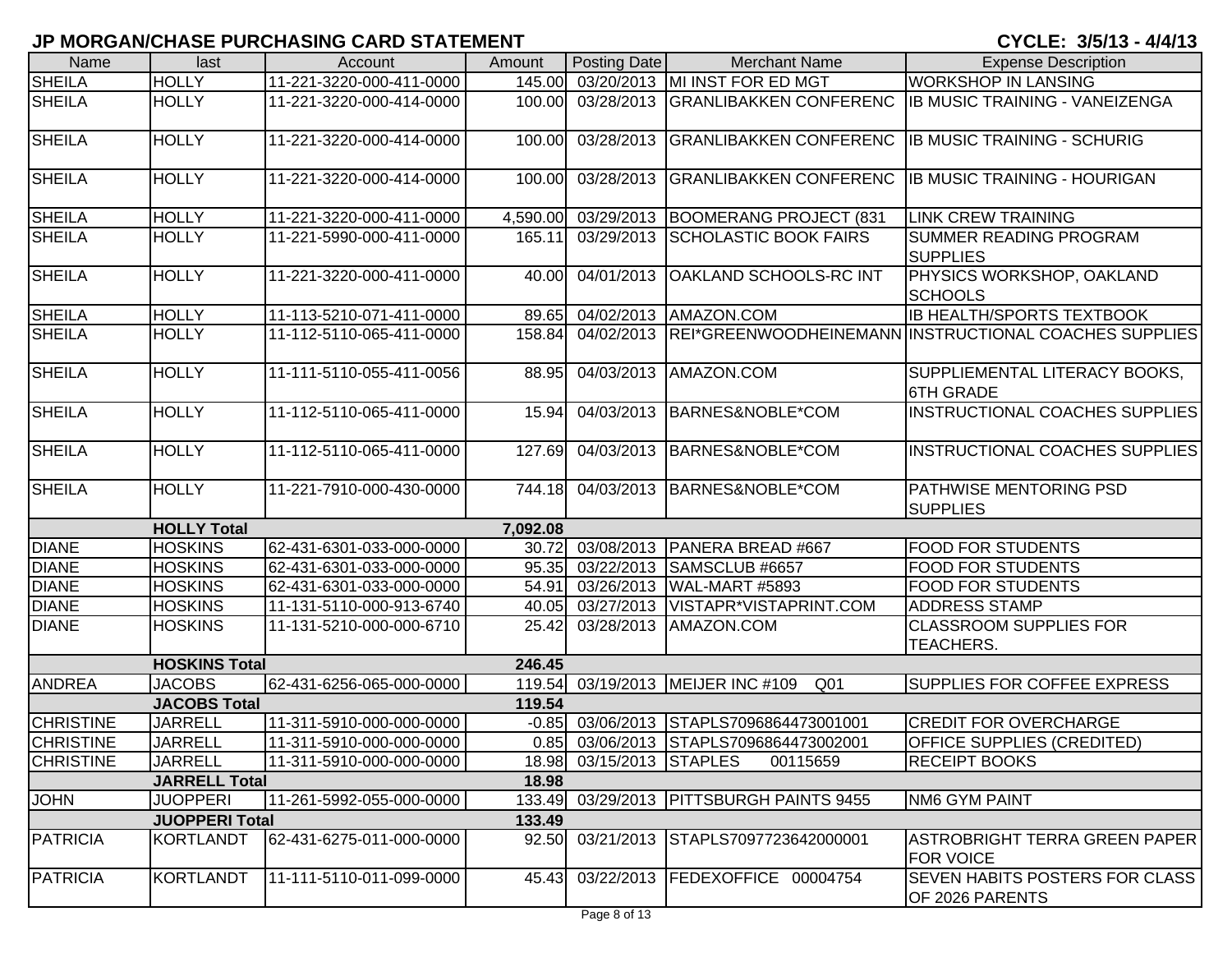CYCLE: 3/5/13 - 4/4/13

| Name             | last                   | Account                  | Amount   | Posting Date         | <b>Merchant Name</b>                    | <b>Expense Description</b>                                      |
|------------------|------------------------|--------------------------|----------|----------------------|-----------------------------------------|-----------------------------------------------------------------|
|                  | <b>KORTLANDT Total</b> |                          | 137.93   |                      |                                         |                                                                 |
| <b>MARGARET</b>  | LAINE                  | 11-113-4910-071-414-0000 | 42.00    |                      | 03/18/2013   AMAZON.COM                 | <b>IB PSYCHOLOGY BOOK TO PREVIEW</b>                            |
| <b>MARGARET</b>  | LAINE                  | 62-431-6105-071-000-0000 | 53.37    | 03/18/2013           | AMAZON.COM                              | 3 AP FRENCH TEST PREPARATION<br><b>BOOKS FOR AP EXAM</b>        |
| <b>MARGARET</b>  | <b>LAINE</b>           | 11-113-4910-071-414-0000 | 84.00    | 03/19/2013           | AMAZON.COM                              | <b>IB PSYCHOLOGY BNOOKS FOR</b><br><b>PREVIEW</b>               |
| <b>MARGARET</b>  | LAINE                  | 11-113-5110-071-011-0000 | 43.38    | 03/19/2013           | AMAZON.COM                              | AP FRENCH TEST PREPARATION<br><b>MATERIALS</b>                  |
| <b>MARGARET</b>  | <b>LAINE</b>           | 11-113-5110-071-011-0000 | 275.00   | 03/28/2013           | COLLEGEBOARD*PRODUCTS                   | <b>AP CONFERENCE REGISTRATION</b><br>FOR ROD FRANCHI            |
|                  | <b>LAINE Total</b>     |                          | 497.75   |                      |                                         |                                                                 |
| ELIZABETH        | LAMBERT                | 11-261-5730-000-000-0000 | 113.42   | 03/06/2013           | <b>BRIGHTON FORD INC</b>                | SPLIT - MTCE #20 VAN                                            |
| <b>ELIZABETH</b> | <b>LAMBERT</b>         | 11-261-5730-000-000-0000 | 124.42   | 03/06/2013           | <b>BRIGHTON FORD INC</b>                | SPLIT - MTCE #21 & 22 VANS                                      |
| <b>ELIZABETH</b> | <b>LAMBERT</b>         | 11-261-4910-001-000-0000 | 137.00   | 03/06/2013           | <b>DETROIT ELEVATOR COMPA</b>           | <b>ESB ELEVATOR MAINT.</b>                                      |
| <b>ELIZABETH</b> | <b>LAMBERT</b>         | 11-261-4910-010-000-0000 | 7.87     | 03/07/2013           | <b>QUALITY FIRST AID &amp; SA</b>       | <b>SPLIT - TRANS FIRST AID KIT</b>                              |
| <b>ELIZABETH</b> | <b>LAMBERT</b>         | 11-261-4910-005-000-0000 | 58.51    | 03/07/2013           | <b>QUALITY FIRST AID &amp; SA</b>       | SPLIT - MTCE FIRST AID KIT LESS .20<br><b>FROM LAST INVOICE</b> |
| <b>ELIZABETH</b> | <b>LAMBERT</b>         | 11-261-5992-065-000-0000 | $-19.04$ | 03/11/2013           | THE MACOMB GROUP                        | MTCE REFUND OF TAX FROM S.<br><b>LOVIN FROM LAST MONTH</b>      |
| <b>ELIZABETH</b> | <b>LAMBERT</b>         | 11-261-4910-071-000-0000 | 245.69   | 03/15/2013           | AQUATIC SOURCE, LLC                     | HS POOL CHLORINE LEAK, MARCH<br><b>VISIT</b>                    |
| <b>ELIZABETH</b> | <b>LAMBERT</b>         | 11-261-5992-005-000-0000 | 70.22    |                      | 03/18/2013 AIRGASS NORTH                | <b>MTCE WELDING</b>                                             |
| <b>ELIZABETH</b> | <b>LAMBERT</b>         | 11-261-5710-000-000-0000 | 763.66   | 03/18/2013 ATLAS OIL |                                         | <b>MTCE FUEL</b>                                                |
| <b>ELIZABETH</b> | <b>LAMBERT</b>         | 11-261-5992-071-000-0000 | 176.64   | 03/18/2013 NUCO2     |                                         | HS POOL CO2                                                     |
| ELIZABETH        | <b>LAMBERT</b>         | 11-261-4910-055-000-0000 |          |                      | 220.00 03/18/2013 URBANS PARTITION      | NM6 RM 610 PARTITION                                            |
| <b>ELIZABETH</b> | <b>LAMBERT</b>         | 11-261-4910-011-000-0000 | 1,711.00 | 03/20/2013           | COMMERICAL GLASS,                       | VO GLASS REPAIRS COURTYARD &<br><b>COMPUTER ROOM</b>            |
| <b>ELIZABETH</b> | <b>LAMBERT</b>         | 11-261-4910-015-000-0000 | 25.00    |                      | 03/20/2013 ERADICO SERVICES INC         | SPLIT - DF PEST CONTROL                                         |
| <b>ELIZABETH</b> | <b>LAMBERT</b>         | 11-261-4910-065-000-0000 | 34.00    |                      | 03/20/2013 ERADICO SERVICES INC         | SPLIT - MS PEST CONTROL                                         |
| <b>ELIZABETH</b> | <b>LAMBERT</b>         | 11-261-4910-071-000-0000 | 30.00    |                      | 03/20/2013 ERADICO SERVICES INC         | SPLIT - HS PEST CONTROL                                         |
| <b>ELIZABETH</b> | <b>LAMBERT</b>         | 11-261-4910-014-000-0000 | 25.00    | 03/20/2013           | <b>ERADICO SERVICES INC</b>             | SPLIT - PV PEST CONTROL                                         |
| <b>ELIZABETH</b> | LAMBERT                | 11-261-4910-013-000-0000 | 25.00    | 03/20/2013           | <b>ERADICO SERVICES INC</b>             | SPLIT - NW PEST CONTROL                                         |
| <b>ELIZABETH</b> | <b>LAMBERT</b>         | 11-261-4910-055-000-0000 | 25.00    | 03/20/2013           | <b>ERADICO SERVICES INC</b>             | SPLIT - NM6 PEST CONTROL                                        |
| ELIZABETH        | LAMBERT                | 11-261-4910-001-000-0000 |          |                      | 40.00 03/20/2013 ERADICO SERVICES INC   | SPLIT - ESB PEST CONTROL                                        |
| <b>ELIZABETH</b> | <b>LAMBERT</b>         | 11-261-4910-055-000-0000 | 25.00    |                      | 03/20/2013 ERADICO SERVICES INC         | <b>SPLIT - NM5 PEST CONTROL</b>                                 |
| ELIZABETH        | <b>LAMBERT</b>         | 11-261-4910-011-000-0000 |          |                      | 25.00 03/20/2013 ERADICO SERVICES INC   | <b>SPLIT - VO PEST CONTROL</b>                                  |
| ELIZABETH        | <b>LAMBERT</b>         | 11-261-4910-012-000-0000 |          |                      | 25.00 03/20/2013 ERADICO SERVICES INC   | <b>SPLIT - OH PEST CONTROL</b>                                  |
| <b>ELIZABETH</b> | <b>LAMBERT</b>         | 11-261-5910-000-000-0000 |          |                      | 56.80 03/21/2013 STAPLS7097680187000001 | <b>MTCE OFFICE SUPPLIES</b>                                     |
| <b>ELIZABETH</b> | <b>LAMBERT</b>         | 11-266-4934-000-000-0000 | 943.74   |                      | 03/25/2013 PROTECTION ONE ALARM         | <b>DISTRICT SECURITY SYSTEMS</b>                                |
| ELIZABETH        | <b>LAMBERT</b>         | 11-266-4934-000-000-0000 |          |                      | 10.00 03/25/2013 PROTECTION ONE ALARM   | <b>DISTRICT SECURITY SYSTEMS</b>                                |
| <b>ELIZABETH</b> | <b>LAMBERT</b>         | 11-261-5992-071-000-0000 |          |                      | 335.00 03/27/2013 AQUATIC SOURCE, LLC   | <b>HS POOL CHLORINE</b>                                         |
| ELIZABETH        | <b>LAMBERT</b>         | 11-261-5710-000-000-0000 | 794.17   |                      | 03/27/2013 NORTHWEST ENERG-BRIGHT       | <b>MTCE BOSCO PROPANE</b>                                       |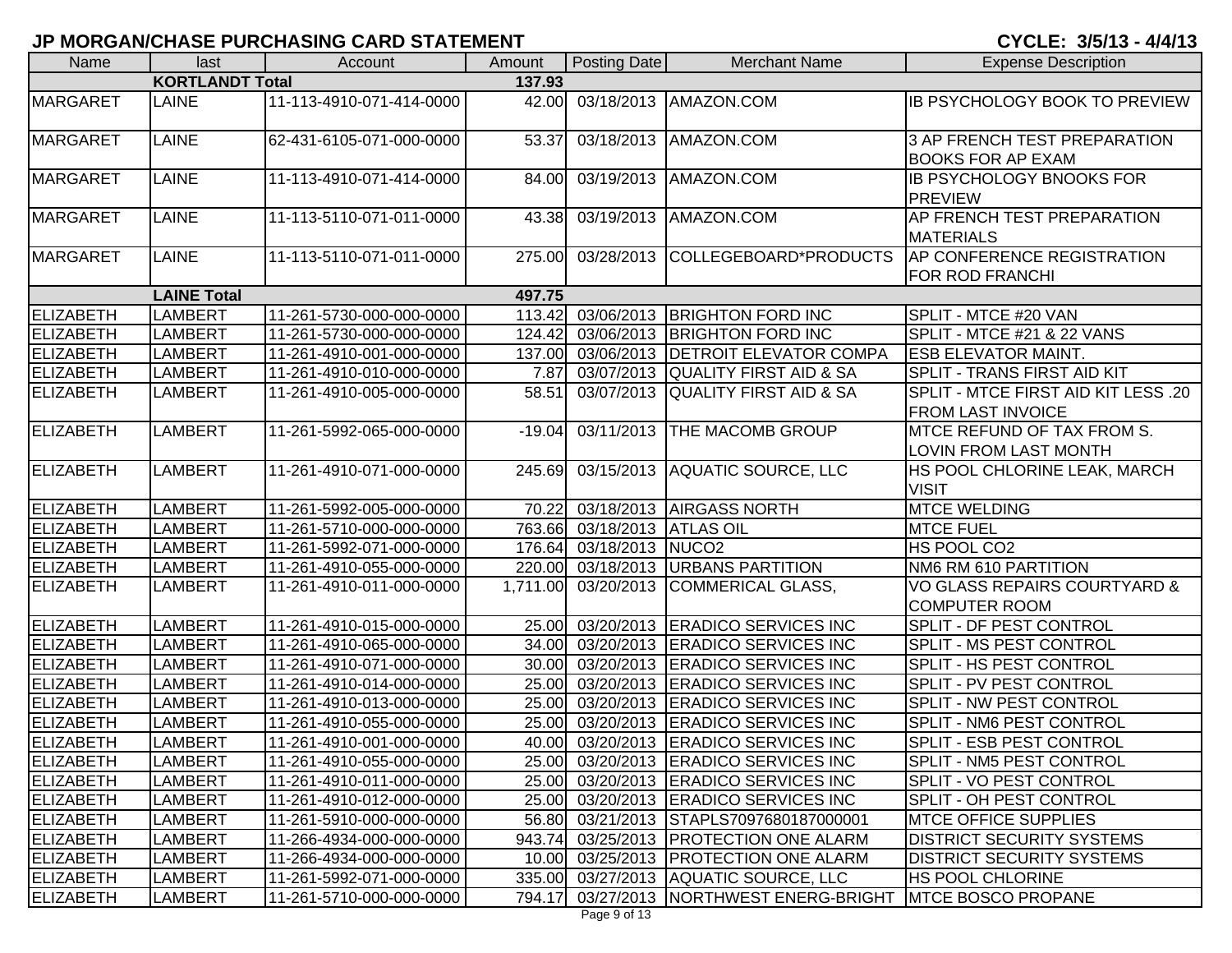| Name                            | last                 | Account                  | Amount    | Posting Date                 | <b>Merchant Name</b>                                | <b>Expense Description</b>                                                            |  |
|---------------------------------|----------------------|--------------------------|-----------|------------------------------|-----------------------------------------------------|---------------------------------------------------------------------------------------|--|
| <b>ELIZABETH</b>                | <b>LAMBERT</b>       | 11-261-5992-000-000-0000 | 908.17    |                              | 03/28/2013 BEST PLUMBING SPECIALT                   | <b>MTCE PLUMBING SUPPLIES</b>                                                         |  |
| <b>ELIZABETH</b>                | <b>LAMBERT</b>       | 11-261-4910-071-000-0000 |           | 423.00 03/28/2013 DE-CAL INC |                                                     | <b>SPLIT - HS HVAC REPAIRS</b>                                                        |  |
| <b>ELIZABETH</b>                | <b>LAMBERT</b>       | 11-261-4910-012-000-0000 | 423.00    | 03/28/2013   DE-CAL INC      |                                                     | SPLIT - OH HVAC REPAIRS                                                               |  |
| <b>ELIZABETH</b>                | <b>LAMBERT</b>       | 11-261-5992-010-000-0000 | 1,684.45  |                              | 03/28/2013 HYDRO CHEM SYSTEMS INC                   | <b>TRANS BUS WASH SUPPLIES</b>                                                        |  |
| <b>ELIZABETH</b>                | <b>LAMBERT</b>       | 11-261-5710-000-000-0000 | 267.51    | 04/01/2013 ATLAS OIL         |                                                     | <b>MTCE FUEL</b>                                                                      |  |
| <b>ELIZABETH</b>                | <b>LAMBERT</b>       | 11-261-5990-000-000-0610 | 127.95    |                              | 04/01/2013 CINTAS #721                              | <b>MTCE NEW EMPLOYEE UNIFORM</b>                                                      |  |
| <b>ELIZABETH</b>                | <b>LAMBERT</b>       | 11-261-5992-005-000-0000 | 98.17     |                              | 04/02/2013 NOVI AUTO PARTS AND HA                   | SPLIT - MTCE #20 PLUMBING VAN                                                         |  |
| <b>ELIZABETH</b>                | <b>LAMBERT</b>       | 11-261-5992-005-000-0000 |           |                              | -21.00 04/02/2013 NOVI AUTO PARTS AND HA            | <b>SPLIT - CORE RETURN</b>                                                            |  |
| <b>ELIZABETH</b>                | <b>LAMBERT</b>       | 11-261-5992-071-000-0000 |           |                              | 268.38 04/04/2013 BEST PLUMBING SPECIALT            | <b>HS AUTO SINK</b>                                                                   |  |
|                                 | <b>LAMBERT Total</b> |                          | 10,207.73 |                              |                                                     |                                                                                       |  |
| <b>CHRISTOPHER LANEY</b>        |                      | 62-431-6247-065-000-0000 | 226.00    | 03/22/2013                   | <b>CURBELL PLASTICS, INC</b>                        | <b>SUPPLIES</b>                                                                       |  |
| <b>CHRISTOPHER LANEY</b>        |                      | 62-431-6247-065-000-0000 |           | 32.14 03/28/2013             | THE HOME DEPOT 2737                                 | <b>SUPPLIES</b>                                                                       |  |
|                                 | <b>LANEY Total</b>   |                          | 258.14    |                              |                                                     |                                                                                       |  |
| <b>CORINA</b>                   | LUDWIG               | 62-431-6249-065-000-0000 |           |                              | 42.30 03/14/2013 HAAN CRAFTS                        | <b>SEWING SUPPLIES</b>                                                                |  |
| <b>CORINA</b>                   | <b>LUDWIG</b>        | 62-431-6249-065-000-0000 | 923.87    |                              | 03/15/2013 HAAN CRAFTS                              | <b>SUPPLIES</b>                                                                       |  |
| <b>CORINA</b>                   | <b>LUDWIG</b>        | 62-431-6249-065-000-0000 |           |                              | 102.28 03/18/2013 JOANN ETC #1933                   | <b>SUPPLIES</b>                                                                       |  |
| <b>CORINA</b>                   | LUDWIG               | 62-431-6249-065-000-0000 |           |                              | 53.80 03/25/2013 HAAN CRAFTS                        | <b>SUPPLIES</b>                                                                       |  |
| <b>CORINA</b>                   | <b>LUDWIG</b>        | 62-431-6249-065-000-0000 |           |                              | Q <sub>01</sub><br>10.55 03/27/2013 MEIJER INC #122 | <b>SEWING</b>                                                                         |  |
| <b>LUDWIG Total</b><br>1,132.80 |                      |                          |           |                              |                                                     |                                                                                       |  |
| <b>HEATHER</b>                  | <b>MCKAIG</b>        | 62-431-6169-071-000-0000 |           |                              | 214.32 03/13/2013 THE HOME DEPOT 2737               | DRILL, ENGRAVER, SPINDLES                                                             |  |
| <b>HEATHER</b>                  | <b>MCKAIG</b>        | 62-431-6169-071-000-0000 |           |                              | 76.80 03/20/2013 THE HOME DEPOT 2737                | <b>BUILDING SUPPLIES</b>                                                              |  |
| <b>HEATHER</b>                  | <b>MCKAIG</b>        | 62-431-6169-071-000-0000 | 197.16    | 03/22/2013                   | THE HOME DEPOT 2737                                 | SPINDLES, EXTENSION CORD,<br><b>LUMBER</b>                                            |  |
| <b>HEATHER</b>                  | <b>MCKAIG</b>        | 62-431-6169-071-000-0000 |           |                              | 86.84 03/27/2013 THE HOME DEPOT 2737                | <b>BRACKETS, LUMBER</b>                                                               |  |
| <b>HEATHER</b>                  | <b>MCKAIG</b>        | 62-431-6169-071-000-0000 | 94.51     | 03/28/2013                   | THE HOME DEPOT 2737                                 | DRILL BITS, SAW BLADES, SCREWS,<br><b>LUMBER</b>                                      |  |
| <b>HEATHER</b>                  | <b>MCKAIG</b>        | 62-431-6169-071-000-0000 | 31.77     |                              | 03/29/2013  THE HOME DEPOT 2737                     | <b>SCREWS, LUMBER, SHARPIES</b>                                                       |  |
| <b>HEATHER</b>                  | <b>MCKAIG</b>        | 62-431-6169-071-000-0000 |           |                              | 189.99 04/02/2013 AMAZON.COM                        | <b>SERGER</b>                                                                         |  |
| <b>HEATHER</b>                  | <b>MCKAIG</b>        | 62-431-6169-071-000-0000 | 106.38    |                              | 04/04/2013 THE HOME DEPOT 2737                      | LUMBER, STAPLER, STAPLES                                                              |  |
|                                 | <b>MCKAIG Total</b>  |                          | 997.77    |                              |                                                     |                                                                                       |  |
| <b>JENNIFER</b>                 | <b>MICHOS</b>        | 62-431-6275-014-000-0000 | 15.00     | 03/07/2013                   | STARBUCKS #09955 NEW H                              | <b>CARDS FOR IN SERVICE</b><br><b>PRESENTERS</b>                                      |  |
| <b>JENNIFER</b>                 | <b>MICHOS</b>        | 62-431-6275-014-000-0000 |           |                              | 58.47 03/14/2013 PANERA BREAD #1153                 | <b>IMTSS MEETING LEADERSHIP</b><br><b>MEETING LUNCH</b>                               |  |
|                                 | <b>MICHOS Total</b>  |                          | 73.47     |                              |                                                     |                                                                                       |  |
| <b>HELEN</b>                    | <b>MILLER</b>        | 11-127-5110-071-015-4290 | 297.20    | 03/07/2013                   | <b>AMAZON MKTPLACE PMTS</b>                         | LAPTOP BATTERIES FOR MARKETING<br><b>CLASS</b>                                        |  |
| <b>HELEN</b>                    | <b>MILLER</b>        | 11-127-5110-071-015-4290 | 78.00     | 03/07/2013                   |                                                     | THEECONOMIST NEWSPAPER DENIED, APPEARS PUBLISHER<br><b>RENEWED WITHOUT TEACHER/ST</b> |  |
| <b>HELEN</b>                    | <b>MILLER</b>        | 62-431-6135-071-000-0000 | 100.00    |                              | 03/11/2013 AFFIRMATIONS                             | <b>GSA DONATION</b>                                                                   |  |
| <b>HELEN</b>                    | <b>MILLER</b>        | 62-431-6275-071-000-0000 |           |                              | 19.99 03/11/2013 JOANN ETC #1933                    | <b>PICTURE FRAME</b>                                                                  |  |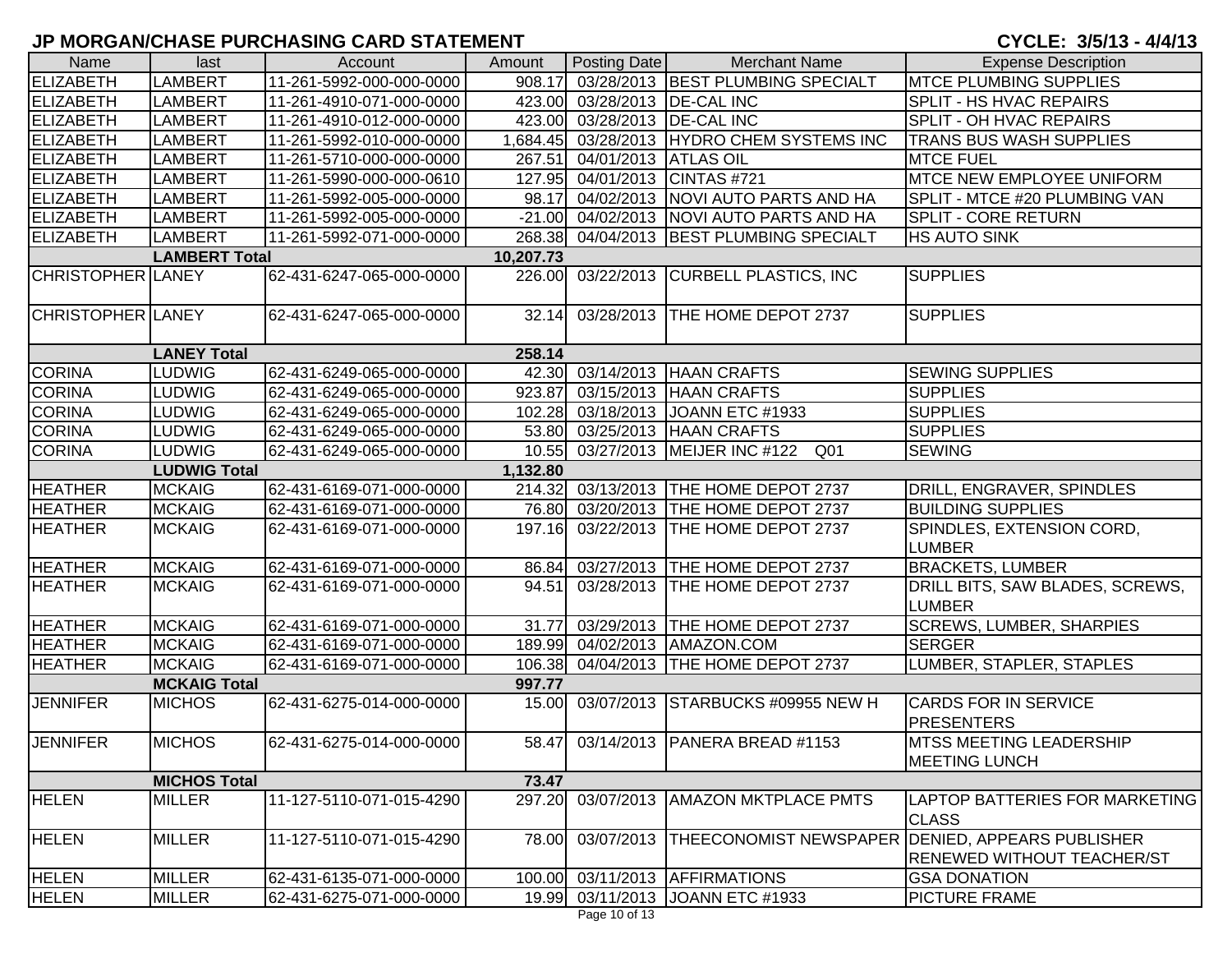| Name          | last                   | Account                  | Amount   | Posting Date            | <b>Merchant Name</b>                    | <b>Expense Description</b>         |
|---------------|------------------------|--------------------------|----------|-------------------------|-----------------------------------------|------------------------------------|
| <b>HELEN</b>  | <b>MILLER</b>          | 62-431-6186-071-000-0000 | 1,750.00 |                         | 03/12/2013 CONTINENTAL CHARTERS L       | TRANSPORTATION FOR ST. COUNCIL     |
|               |                        |                          |          |                         |                                         | <b>CONFERENCE</b>                  |
| <b>HELEN</b>  | <b>MILLER</b>          | 62-431-6176-071-000-0000 | 168.00   |                         | 03/12/2013 GLASS DISTRIBUTORS INC       | <b>SHOWCASE LOCKS</b>              |
| <b>HELEN</b>  | <b>MILLER</b>          | 62-431-6122-071-000-0000 | 1,127.00 |                         | 03/13/2013 JAVA JOES ROASTING CO        | COFFEE FUNDRAISER FOR CHOIR        |
| <b>HELEN</b>  | <b>MILLER</b>          | 11-113-7410-071-000-0000 | 9.48     | 03/14/2013              | THE UPS STORE 0582                      | POSTAGE FOR PHYSICS TEAM           |
| <b>HELEN</b>  | <b>MILLER</b>          | 62-431-6275-071-000-0000 |          |                         | 21.00 03/15/2013 CVS PHARMACY #8161 Q03 | <b>BEVERAGES FOR STAFF MTG</b>     |
| <b>HELEN</b>  | <b>MILLER</b>          | 62-431-6275-071-000-0000 | 48.92    |                         | 03/19/2013 MEIJER INC #122 Q01          | PAY IF FORWARD PRIZES FOR STAFF    |
|               |                        |                          |          |                         |                                         | <b>MTG</b>                         |
| <b>HELEN</b>  | <b>MILLER</b>          | 62-431-6275-071-000-0000 | 19.80    | 03/25/2013              | CVS PHARMACY #8161 Q03                  | <b>BEVERAGES FOR STAFF MTGS</b>    |
| <b>HELEN</b>  | <b>MILLER</b>          | 62-431-6105-071-000-0000 | 418.60   |                         | 03/26/2013 RESEARCH & EDUCATION         | AP BIOLOGY CRASH COURSE            |
|               |                        |                          |          |                         |                                         | <b>MATERIALS</b>                   |
| <b>HELEN</b>  | <b>MILLER</b>          | 11-113-5110-071-038-0000 | 10.72    | 03/27/2013              | THE UPS STORE 0582                      | POSTAGE FOR RETURNED HEALTH        |
|               |                        |                          |          |                         |                                         | <b>SUPPLIES</b>                    |
| <b>HELEN</b>  | <b>MILLER</b>          | 11-113-5110-071-010-0000 | 59.84    |                         | 03/29/2013   AMAZON MKTPLACE PMTS       | <b>MATERIALS FOR ART</b>           |
| <b>HELEN</b>  | <b>MILLER</b>          | 11-113-5110-071-017-0000 | 50.00    |                         | 03/29/2013 RUGG'S COLLEGES              | <b>COUNSELING MATERIALS</b>        |
|               | <b>MILLER Total</b>    |                          | 4,178.55 |                         |                                         |                                    |
| <b>DONALD</b> | <b>MITCHELL</b>        | 62-431-6169-071-000-0000 | 300.00   | 03/25/2013              | <b>TOBINS LAKE STUDIOS, I</b>           | <b>SCRIM RENTAL FOR HS MUSICAL</b> |
|               | <b>MITCHELL Total</b>  |                          | 300.00   |                         |                                         |                                    |
| <b>GAIL</b>   | <b>OCONNOR</b>         | 11-118-5110-000-952-0000 | 25.52    | 03/06/2013              | STAPLS7095885165000004                  | <b>TEACHING TEST</b>               |
| <b>GAIL</b>   | <b>OCONNOR</b>         | 11-118-5110-000-952-0000 | 11.20    | 03/06/2013              | STAPLS7095885165000005                  | <b>TEACHING AND TESTING</b>        |
| <b>GAIL</b>   | <b>OCONNOR</b>         | 11-118-5110-000-951-0000 |          |                         | 69.16 03/07/2013 SSI*SCHOOL SPECIALTY   | <b>TEACHING SUPPLIES</b>           |
| <b>GAIL</b>   | <b>OCONNOR</b>         | 11-118-5110-000-952-0000 | 129.31   | 03/13/2013              | STAPLS7097279459000001                  | <b>TEACHING AND TESTING</b>        |
| <b>GAIL</b>   | <b>OCONNOR</b>         | 11-118-5110-000-952-0000 | 13.48    | 03/14/2013              | STAPLS7097279459000002                  | <b>TEACHING SUPPLIES</b>           |
| <b>GAIL</b>   | <b>OCONNOR</b>         | 11-118-5110-000-951-0000 | 27.32    | 03/21/2013              | STAPLS7097726709000001                  | <b>TEACHING SUPPLIES</b>           |
| <b>GAIL</b>   | <b>OCONNOR</b>         | 11-118-5110-000-951-0000 | 37.20    | 03/21/2013              | STAPLS7097726709000003                  | <b>TEACHING SUPPLIES</b>           |
| <b>GAIL</b>   | <b>OCONNOR</b>         | 11-351-5110-000-953-0000 | 26.16    | 03/21/2013              | STAPLS7097727753000001                  | <b>TEACHING AND TESTING</b>        |
| GAIL          | <b>OCONNOR</b>         | 11-351-5110-000-953-0000 | 58.50    | 03/21/2013              | STAPLS7097727753000002                  | <b>TEACHING AND TESTING</b>        |
| GAIL          | <b>OCONNOR</b>         | 11-118-5110-000-951-0000 | 4.23     | 03/22/2013              | STAPLS7097726709000004                  | <b>TEACHING SUPPLIES</b>           |
| <b>GAIL</b>   | <b>OCONNOR</b>         | 11-118-5110-000-951-0000 | 6.47     | 03/25/2013              | STAPLS7097726709000002                  | <b>TEACHING SUPPLIES</b>           |
| <b>GAIL</b>   | <b>OCONNOR</b>         | 11-351-5110-000-953-0000 | 3.68     | 03/25/2013              | STAPLS7097727753000003                  | <b>TEACHING SUPPLIES</b>           |
| <b>GAIL</b>   | <b>OCONNOR</b>         | 11-118-5110-000-951-0000 | 126.24   | 03/25/2013              | <b>VICTORY PACKAGING LP</b>             | <b>TEACHING SUPPLIES</b>           |
| <b>GAIL</b>   | <b>OCONNOR</b>         | 62-431-6350-031-000-0000 | 62.93    | $\overline{03/28}/2013$ | <b>ONLINE SIGN PURCHASE</b>             | <b>TEACHING SUPPLIES</b>           |
| <b>GAIL</b>   | <b>OCONNOR</b>         | 11-118-5110-000-952-0000 | 60.69    | 04/01/2013              | STAPLS7098065714000001                  | <b>TEACHING TESTING</b>            |
| GAIL          | <b>OCONNOR</b>         | 11-118-5110-000-952-0000 | 72.89    | 04/01/2013              | STAPLS7098065714000002                  | <b>TEACHING AND TESTING</b>        |
| <b>GAIL</b>   | <b>OCONNOR</b>         | 11-118-5110-000-951-0000 |          |                         | 14.46 04/01/2013 STAPLS7098072830000001 | <b>TEACHING AND TESTING</b>        |
| <b>GAIL</b>   | <b>OCONNOR</b>         | 11-118-5110-000-951-0000 | 17.91    |                         | 04/01/2013 STAPLS7098072830000002       | <b>TEACHING AND TESTING</b>        |
| <b>GAIL</b>   | <b>OCONNOR</b>         | 11-351-5110-000-953-0000 | 79.20    |                         | 04/03/2013   AMAZON MKTPLACE PMTS       | <b>TEACHING TESTING</b>            |
|               | <b>OCONNOR Total</b>   |                          | 846.55   |                         |                                         |                                    |
| <b>JUDY</b>   | <b>PAHL</b>            | 11-351-3220-000-953-0000 | 90.00    |                         | 03/07/2013 APPELBAUM TRAINING INS       | <b>STAFF CONFERENCE</b>            |
|               | <b>PAHL Total</b>      |                          | 90.00    |                         |                                         |                                    |
| <b>PAMELA</b> | <b>QUITIQUIT</b>       | 11-241-5990-012-000-0000 | 34.65    |                         | 03/08/2013 HERRSCHNERS8007131239        | TAPE FOR DATA BOARDS IN            |
|               |                        |                          |          |                         |                                         | <b>CONFERENCE ROOM</b>             |
|               | <b>QUITIQUIT Total</b> |                          | 34.65    |                         |                                         |                                    |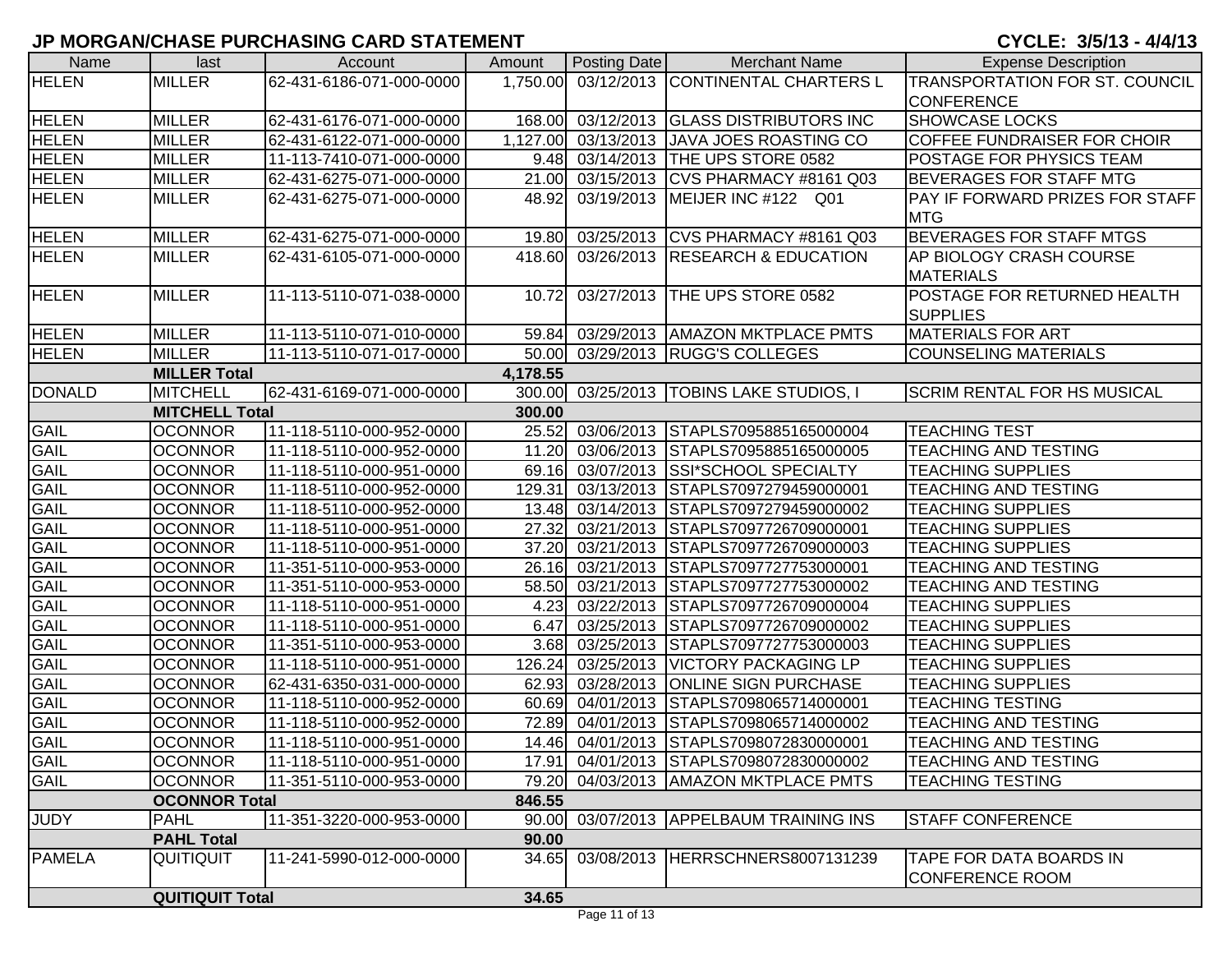| Name             | last                   | Account                  | Amount | Posting Date     | <b>Merchant Name</b>                     | <b>Expense Description</b>                                               |
|------------------|------------------------|--------------------------|--------|------------------|------------------------------------------|--------------------------------------------------------------------------|
| <b>MICHELLE</b>  | <b>RAIS</b>            | 62-431-6238-065-000-0000 | 200.00 |                  | 03/07/2013 MUSIC IN THE PARKS            | <b>DEPOSIT</b>                                                           |
| <b>MICHELLE</b>  | <b>RAIS</b>            | 62-431-6238-065-000-0000 | 194.99 | 03/18/2013       | <b>JW PEPPER</b>                         | <b>MUSIC</b>                                                             |
| <b>MICHELLE</b>  | <b>RAIS</b>            | 62-431-6238-065-000-0000 |        | 97.00 03/28/2013 | J W PEPPER                               | <b>MUSIC</b>                                                             |
|                  | <b>RAIS Total</b>      |                          | 491.99 |                  |                                          |                                                                          |
| CARRIE           | <b>REICHLEY</b>        | 11-111-5110-015-099-0000 | 199.00 | 03/06/2013       | <b>SMEKENS EDUCATION</b>                 | <b>DISCIPLINARY LITERACY: TEACHING</b><br><b>READING IN TANDEM -</b>     |
| <b>CARRIE</b>    | <b>REICHLEY</b>        | 11-111-5110-015-099-0000 | 199.00 | 03/06/2013       | <b>SMEKENS EDUCATION</b>                 | DISCIPLINARY LITERACY: TEACHING<br><b>READING IN TANDEM -</b>            |
| <b>CARRIE</b>    | <b>REICHLEY</b>        | 11-111-5110-015-099-0000 | 107.95 | 03/08/2013       | <b>CONSERV FLAG COMPANY</b>              | 4' X 6' OUTDOOR FLAG                                                     |
| <b>CARRIE</b>    | <b>REICHLEY</b>        | 11-111-5110-015-060-0000 | 139.35 |                  | 03/28/2013 LTD COMMODITIES               | <b>BOOKS FOR CLASSROOM</b>                                               |
|                  | <b>REICHLEY Total</b>  |                          | 645.30 |                  |                                          |                                                                          |
| <b>SANDRA</b>    | <b>RODRIGUEZ</b>       | 62-431-6275-013-000-0000 | 292.20 |                  | 04/02/2013 SSI*SCHOOL SPECIALTY          | POSTER BOARD AND<br><b>CONSTRUCTION PAPER FOR NW</b><br><b>DENS/TO B</b> |
|                  | <b>RODRIGUEZ Total</b> |                          | 292.20 |                  |                                          |                                                                          |
| <b>STEPHANIE</b> | <b>SCHRINER</b>        | 62-431-6770-065-000-0000 | 110.00 | 03/06/2013       | BARNES & NOBLE #2648                     | PSD GUEST SPEAKER THANK YOU<br><b>GIFTS</b>                              |
| <b>STEPHANIE</b> | <b>SCHRINER</b>        | 62-431-6770-065-000-0000 | 96.76  | 03/06/2013       | KROGER #442                              | <b>SUPPLIES FOR PSD GUEST</b><br>SPEAKERS (FOOD, TREATS FOR ST           |
| <b>STEPHANIE</b> | <b>SCHRINER</b>        | 62-431-6770-065-000-0000 | 2.68   | 03/11/2013       | KROGER #442                              | PERSONAL PURCHASE: CHECK<br><b>ATTACHED FOR FULL AMOUNT</b>              |
| STEPHANIE        | <b>SCHRINER</b>        | 62-431-6770-065-000-0000 | 17.20  | 03/15/2013       | <b>EINSTEIN BROS BAGELS27</b>            | <b>PAT BREAKFAST</b>                                                     |
| STEPHANIE        | <b>SCHRINER</b>        | 11-112-5990-065-000-0000 | 7.47   | 03/21/2013       | THE HOME DEPOT 2737                      | <b>DOOR MAGNETS</b>                                                      |
|                  | <b>SCHRINER Total</b>  |                          | 234.11 |                  |                                          |                                                                          |
| <b>CLAIRE</b>    | <b>SCHURIG</b>         | 62-431-6122-071-000-0000 | 15.10  |                  | 03/13/2013 J W PEPPER                    | <b>MUSIC FOR SPRING CONCERT</b>                                          |
| <b>CLAIRE</b>    | <b>SCHURIG</b>         | 62-431-6122-071-000-0000 | 9.55   |                  | 03/21/2013 J W PEPPER                    | <b>MUSIC FOR SPRING CONCERT</b>                                          |
| <b>CLAIRE</b>    | <b>SCHURIG</b>         | 62-431-6122-071-000-0000 | 1.95   | 03/22/2013       | <b>JW PEPPER</b>                         | MUSIC FOR SPRING CONCERT                                                 |
|                  | <b>SCHURIG Total</b>   |                          | 26.60  |                  |                                          |                                                                          |
| <b>SHEILA</b>    | <b>SOVEL</b>           | 11-118-5110-000-951-0000 | 23.44  | 03/11/2013       | MICHAELS #2071                           | <b>CLASSROOM SUPPLIES</b>                                                |
|                  | <b>SOVEL Total</b>     |                          | 23.44  |                  |                                          |                                                                          |
| CAROL            | <b>SPRYS</b>           | 11-293-5910-000-000-0000 | 43.12  | 03/14/2013       | STAPLS7097399433000001                   | <b>OFFICE SUPPLIES</b>                                                   |
| <b>CAROL</b>     | <b>SPRYS</b>           | 62-431-6104-061-000-0000 | 57.38  | 03/21/2013       | <b>GRAND TRAV RESORT &amp; SP</b>        | MIAAA CONFERENCE. MEALS,<br><b>EXPENSES</b>                              |
| <b>CAROL</b>     | <b>SPRYS</b>           | 62-431-6104-061-000-0000 |        |                  | 80.30 03/22/2013 SAMSCLUB #6657          | POP, WATER FOR OFFICE                                                    |
|                  | <b>SPRYS Total</b>     |                          | 180.80 |                  |                                          |                                                                          |
| <b>ROBERT</b>    | <b>STEEH</b>           | 11-221-3220-000-913-3310 |        |                  | 149.00 03/07/2013 ACT*MAEPD/NHRD         | <b>WORKSHOP CONFERENCE</b>                                               |
| <b>ROBERT</b>    | <b>STEEH</b>           | 11-131-5110-000-000-6710 |        |                  | 301.66 03/12/2013 DBC*BLICK ART MATERIAL | <b>TEACHER ART SUPPLIES</b>                                              |
| <b>ROBERT</b>    | <b>STEEH</b>           | 11-131-5110-000-000-6710 |        |                  | 12.96 03/20/2013 DBC*BLICK ART MATERIAL  | <b>TEACHER ART SUPPLIES</b>                                              |
|                  | <b>STEEH Total</b>     |                          | 463.62 |                  |                                          |                                                                          |
| <b>CYNTHIA</b>   | <b>VALENTINE</b>       | 11-271-5910-000-000-0000 |        | 56.96 03/26/2013 | GFS MKTPLC #0174                         | <b>PAPER TOWELS</b>                                                      |
| <b>CYNTHIA</b>   | <b>VALENTINE</b>       | 11-271-5910-000-000-0000 |        |                  | 107.83 04/01/2013 STAPLS7097934031000001 | <b>OFFICE SUPPLIES</b>                                                   |
| <b>CYNTHIA</b>   | <b>VALENTINE</b>       | 11-271-5910-000-000-0000 |        | 8.49 04/01/2013  | STAPLS7097934031000002                   | <b>OFFICE SUPPLIES</b>                                                   |
|                  | <b>VALENTINE Total</b> |                          | 173.28 |                  |                                          |                                                                          |